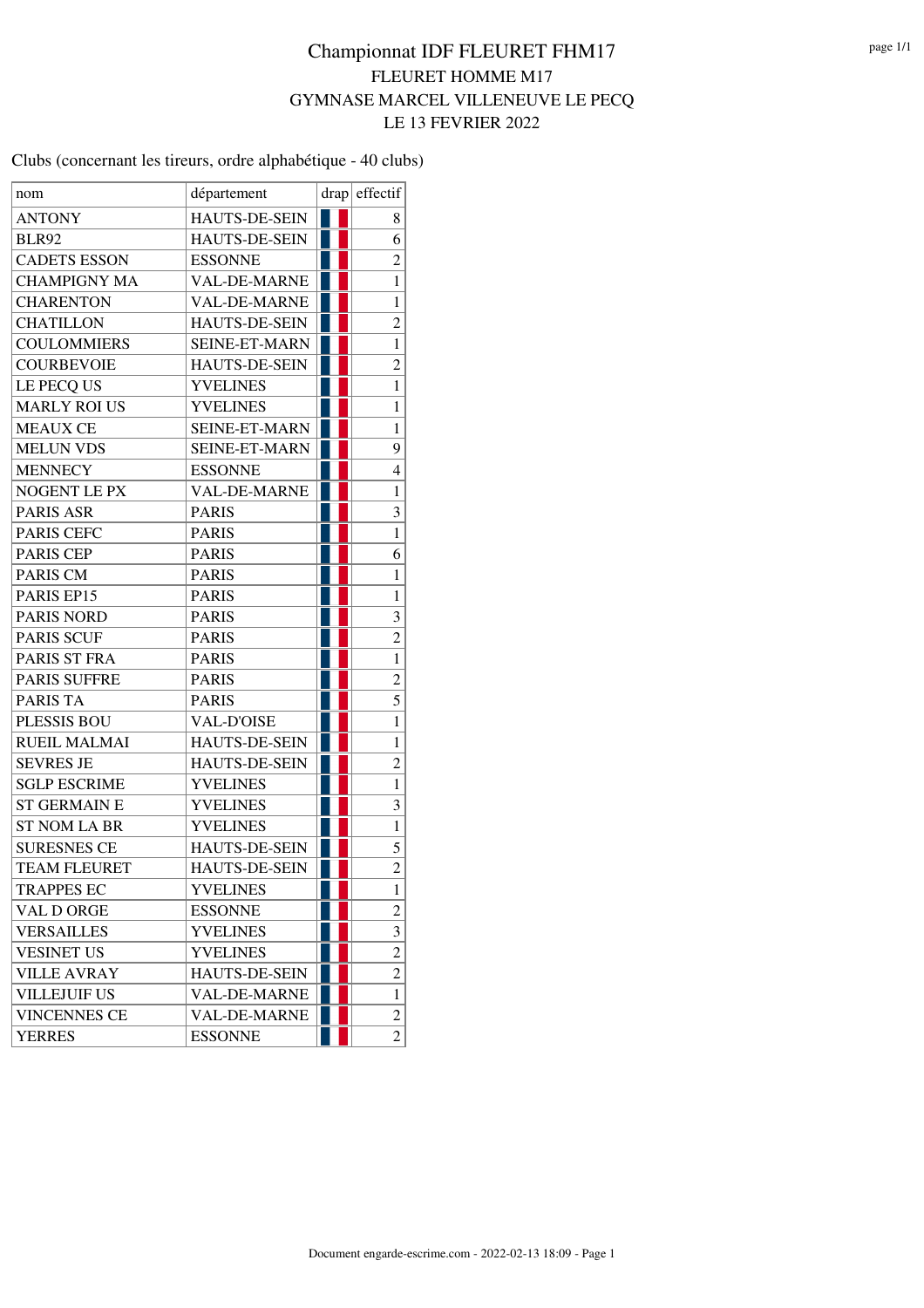#### Tireurs (présents, ordre des no de série - 95 tireurs)

| rg             |                 | série nom prénom           | club                |
|----------------|-----------------|----------------------------|---------------------|
| 1              |                 | 2 ANDRIAMASINARIVO Noah    | <b>MEAUX CE</b>     |
| $\overline{c}$ |                 | 4 DA SILVA Antoine         | PARIS TA            |
| 3              |                 | 5 DE MONDENARD Felix       | <b>BLR92</b>        |
| $\overline{4}$ |                 | 6 YANG Mathieu             | <b>PARIS CEP</b>    |
| 5              |                 | 7 SALOME Noa               | <b>ST NOM LA BR</b> |
| 6              |                 | 8 LANQUETIN Octave         | <b>ANTONY</b>       |
| 7              |                 | 10 BOUILLON Erwann         | <b>MELUN VDS</b>    |
| 8              |                 | 11 NAUDIN Antoine          | <b>MENNECY</b>      |
| 9              |                 | 12 TOULOT VERDIER Auquelin | <b>MELUN VDS</b>    |
| 10             |                 | 14 BLARD Quentin           | <b>BLR92</b>        |
| 11             |                 | 15 MEDEIROS Gaspard        | PARIS CEFC          |
| 12             |                 | 16 HOGUET Baptiste         | <b>PARIS NORD</b>   |
| 13             | 17 <sup>2</sup> | <b>BLIVET Marius</b>       | <b>PARIS NORD</b>   |
| 14             |                 | 18 LISBOA DE SOUSA Esteban | <b>ANTONY</b>       |
| 15             |                 | 19 VENDRYES Ronan          | <b>BLR92</b>        |
| 16             |                 | 20 MEYER Paul              | <b>RUEIL MALMAI</b> |
| 17             |                 | 21   MARTIN Camille        | <b>CHAMPIGNY M</b>  |
| 18             |                 | 23 MARIN Elie              | <b>BLR92</b>        |
| 19             |                 | 25 LE BORGNE Gabriel       | PARIS CEP           |
| 20             |                 | 26 ANANE Zakariya          | <b>PARIS CEP</b>    |
| 21             | 27 <sup>1</sup> | <b>GROS</b> Alexandre      | <b>SURESNES CE</b>  |
| 22             |                 | 28 BOYER Etienne           | <b>VILLEJUIF US</b> |
| 23             |                 | 29 AOUDIA Selyan           | <b>YERRES</b>       |
| 24             | 31              | <b>WATSON Guillaume</b>    | <b>MELUN VDS</b>    |
| 25             |                 | 32 BOURHIS Pablo           | <b>CADETS ESSON</b> |
| 26             |                 | 33 CHOLVY Sacha            | <b>VINCENNES CE</b> |
| 27             |                 | 34 KYRIACO Alexandre       | PARIS CEP           |
| 28             |                 | 36 CYNAMON Baptiste        | NOGENT LE PX        |
| 29             | 38              | <b>GOLDSTEIN Elliott</b>   | <b>ANTONY</b>       |
| 30             | 39              | SIMON Timothée             | <b>YERRES</b>       |
| 31             |                 | 40 MOENS Corentin          | <b>ANTONY</b>       |
| 32             |                 | 41 MISIAK Armand           | <b>MELUN VDS</b>    |
| 33             |                 | 43 CHARDIN Alexis          | <b>SURESNES CE</b>  |
| 34             | 44              | <b>ANDRIEU Maxence</b>     | <b>VINCENNES CE</b> |
| 35             |                 | 47 BOYER Cyrille           | VAL D ORGE          |
| 36             | 48              | RAMANANARIVO Tiary         | <b>ANTONY</b>       |
| 37             | 51              | <b>BRASSEUR Kerian</b>     | <b>MELUN VDS</b>    |
| 38             | 52              | <b>ANATRELLA Malo</b>      | <b>TEAM FLEURET</b> |
| 39             | 53              | FRABOULET Adrien           | <b>SURESNES CE</b>  |
| 40             | 54              | <b>GRANIER Raphael</b>     | PARIS SUFFRE        |
| 41             | 55              | <b>RANJBARAN Daniel</b>    | ANTONY              |
| 42             | 56              | <b>RADHAUER Maxim</b>      | <b>SGLP ESCRIME</b> |
| 43             | 59              | MICHEL STRUB Helie         | <b>MELUN VDS</b>    |
| 44             | 61              | <b>BROUSSE</b> Lucca       | <b>TEAM FLEURET</b> |
| 45             | 62              | <b>SIMON Nicolas</b>       | PARIS ASR           |
| 46             | 63              | <b>CAGNON Hugo</b>         | PLESSIS BOU         |
| 47             | 67              | <b>GIBERGUES Philippe</b>  | <b>ST GERMAIN E</b> |
| 48             |                 | 70 FERRE Quentin           | <b>VERSAILLES</b>   |
| 49             | 71              | <b>REY Yal</b>             | PARIS TA            |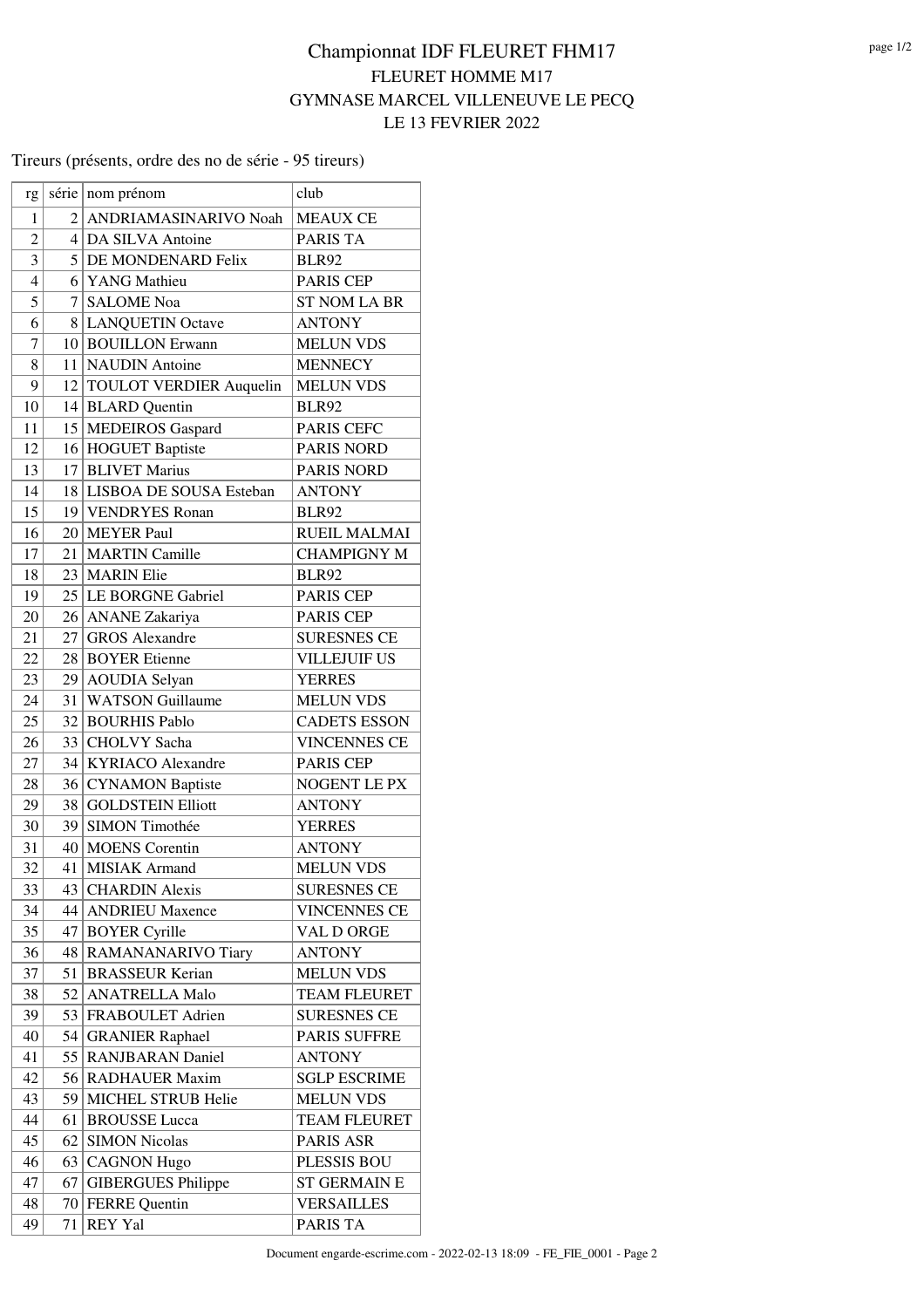#### Tireurs (présents, ordre des no de série - 95 tireurs)

| rg              |     | série nom prénom           | club                |
|-----------------|-----|----------------------------|---------------------|
| 50              |     | 73 LAHITTE Lucas           | <b>TRAPPES EC</b>   |
| 51              |     | 74 BONNET EYMARD Colin     | <b>MELUN VDS</b>    |
| 52              |     | 76 HAENTJENS Argan         | <b>BLR92</b>        |
| 53              |     | 78 PRETET William          | <b>MENNECY</b>      |
| 54              |     | 80 CROCHET Thomas          | <b>SEVRES JE</b>    |
| 55              |     | 81 GOURDAIN Paul           | <b>VERSAILLES</b>   |
| 56              |     | 82 BONGRAND Calliste       | PARIS CEP           |
| 57              |     | 85 LAPARADE Louis          | <b>PARIS ASR</b>    |
| 58              |     | 88 BOYET Bastien           | <b>MENNECY</b>      |
| 59              |     | 90 HUBERT Theophane        | <b>MELUN VDS</b>    |
| 60              |     | 91 BOISSEAUX Timothee      | PARIS ASR           |
| 61              |     | 93   PLATOV Andreï         | <b>PARIS NORD</b>   |
| 62              |     | 95 LORENZI CHAUSSADE Willi | <b>VERSAILLES</b>   |
| 63              |     | 97 FALL Yely               | PARIS TA            |
| 64              |     | 98 PECCAVET Léo            | <b>COURBEVOIE</b>   |
| 65              |     | 100 LOISON--YA Eytan       | LE PECQ US          |
| 66              | 101 | <b>SOMMIER Sacha</b>       | <b>COURBEVOIE</b>   |
| 67              |     | 103 DERER Tristan          | <b>PARIS SCUF</b>   |
| 68              |     | 105 BROUCA Marius          | PARIS TA            |
| 69              |     | 107 LENOBLE Benoit         | <b>MELUN VDS</b>    |
| 70              |     | 108 ROUSSELOT Augustin     | <b>CHARENTON</b>    |
| 71              | 109 | <b>GRILLON Maxime</b>      | VAL D ORGE          |
| 72              |     | 110 MARTIN Gabriel         | <b>PARIS SCUF</b>   |
| 73              | 113 | <b>GUITELMAN Corwin</b>    | <b>COULOMMIERS</b>  |
| 74              |     | 116 NOITON Maxime          | PARIS SUFFRE        |
| 75              |     | <b>BARTOLI</b> Gabriel     | PARIS CM            |
| 75              |     | <b>BOUCHARLAT Antonin</b>  | <b>BLR92</b>        |
| 75              |     | <b>BOUDARD</b> Antoine     | <b>VESINET US</b>   |
| 75              |     | <b>CARNET Axel</b>         | <b>PARIS CEP</b>    |
| 75              |     | <b>CHEZEAUD Nicolas</b>    | <b>VESINET US</b>   |
| $\overline{75}$ |     | <b>CORTINOVIS Gaspard</b>  | <b>ANTONY</b>       |
| 75              |     | <b>DAVID Milo</b>          | PARIS EP15          |
| 75              |     | <b>DORBEC Vadim</b>        | <b>VILLE AVRAY</b>  |
| 75              |     | <b>ELISABETH Florian</b>   | <b>ST GERMAIN E</b> |
| 75              |     | <b>GHAFOUR Nael</b>        | <b>CHATILLON</b>    |
| 75              |     | <b>LABOUE Gabriel</b>      | <b>VILLE AVRAY</b>  |
| 75              |     | <b>MAISONNEUVE Charles</b> | <b>SURESNES CE</b>  |
| 75              |     | <b>MANGIN Alan</b>         | <b>MARLY ROI US</b> |
| 75              |     | <b>OZENNE</b> Florian      | PARIS TA            |
| 75              |     | PLASSON Clément            | <b>SURESNES CE</b>  |
| 75              |     | <b>RIVIERE Till</b>        | <b>ANTONY</b>       |
| 75              |     | <b>ROGER Aloïs</b>         | <b>SEVRES JE</b>    |
| 75              |     | <b>ROY</b> Gabriel         | <b>MENNECY</b>      |
| 75              |     | <b>SABLIERE Baptiste</b>   | PARIS ST FRA        |
| 75              |     | <b>TESSON Julien</b>       | <b>ST GERMAIN E</b> |
| 75              |     | <b>TUAL</b> Josselin       | <b>CHATILLON</b>    |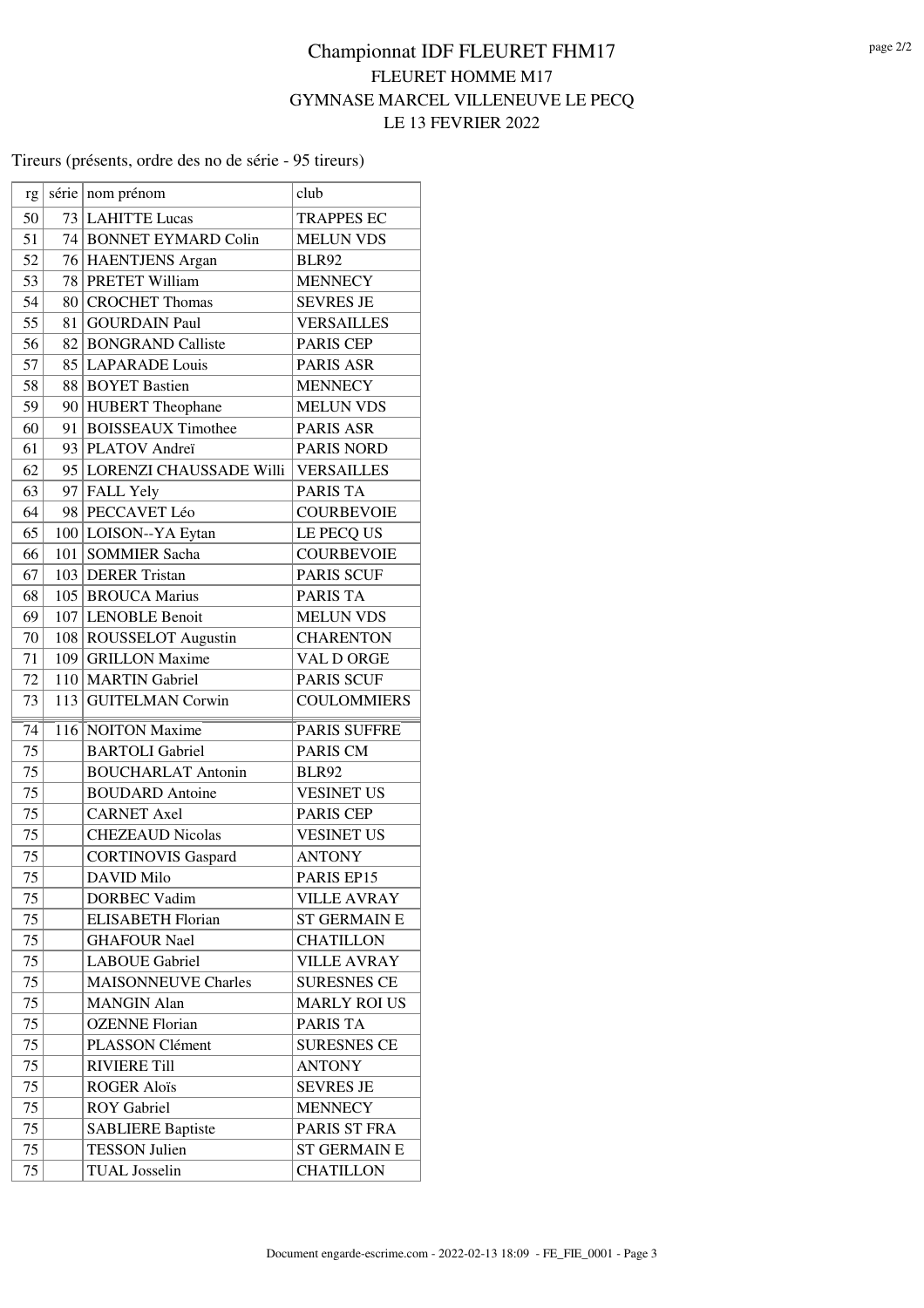### Formule de la compétition

95 tireurs

1 tour de poules

95 tireurs 14 poules (11 poules de 7, 3 poules de 6) Décalage par : clubs, CID 94 qualifiés

\_\_\_\_\_\_\_\_\_\_\_\_\_\_\_\_\_\_\_\_\_\_\_\_\_\_\_\_\_\_\_\_\_

Élimination directe : 94 tireurs

Tableau direct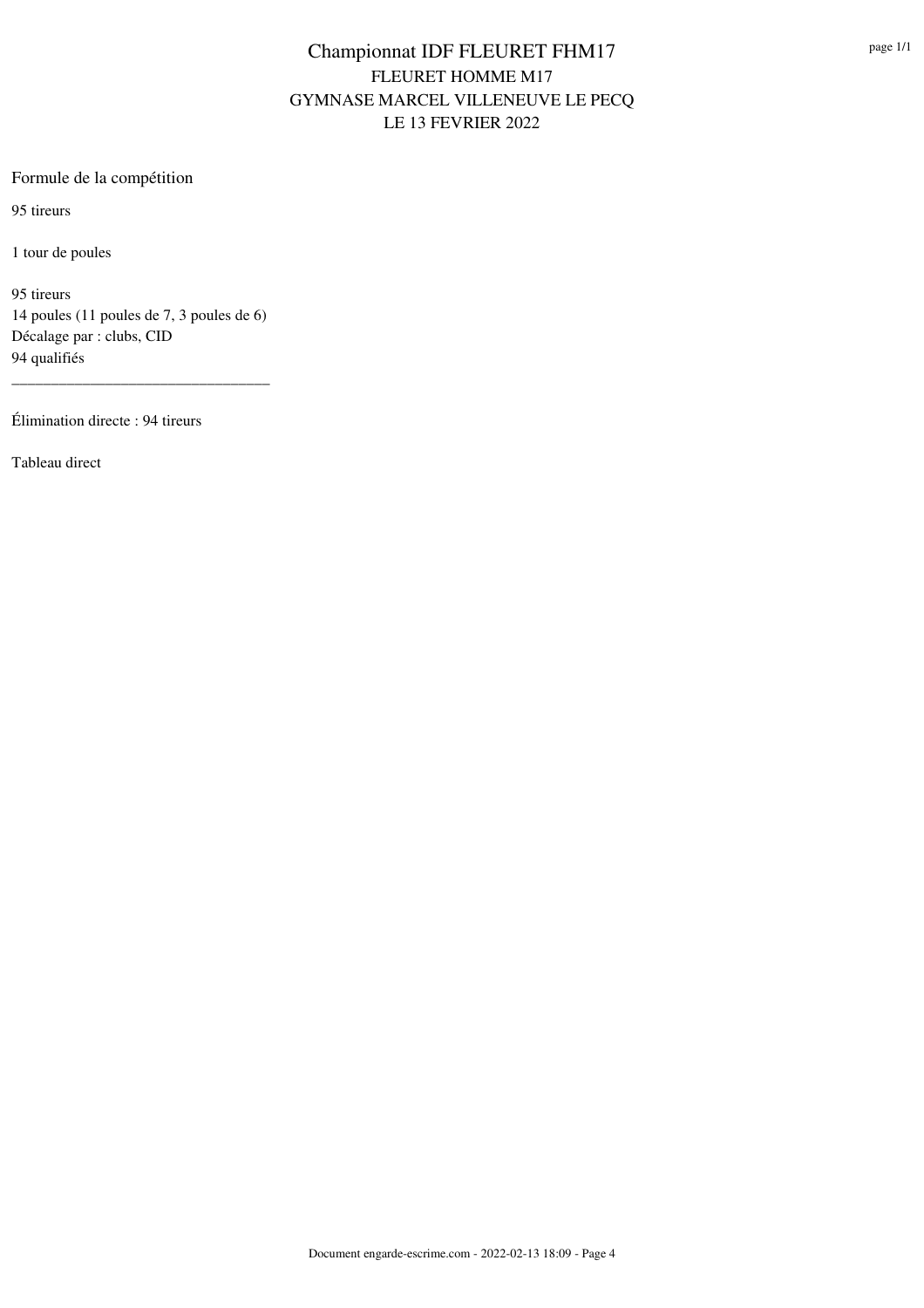Poules, tour No 1

Poule No 1 9:20 Piste 1 Arbitre: EL BAZE Noam CRETEIL

|                          |                  |   |  |   |   |   | V/M   | ind. | <b>TD</b> | rg             |
|--------------------------|------------------|---|--|---|---|---|-------|------|-----------|----------------|
| <b>BOYET Bastien</b>     | <b>MENNECY</b>   |   |  |   |   | 4 | 0.400 | -4   | 16        | 4              |
| <b>TESSON Julien</b>     | <b>ST GERMAI</b> | っ |  |   |   |   | 0.400 | $-2$ | 16        |                |
| <b>GOLDSTEIN Elliott</b> | <b>ANTONY</b>    |   |  |   |   |   | 0.600 |      | 21        | $\mathcal{D}$  |
| ANDRIAMASINARIV          | <b>MEAUX CE</b>  |   |  |   |   |   | 1.000 | 16   | 25        |                |
| <b>CHARDIN Alexis</b>    | <b>SURESNES</b>  |   |  | 3 |   |   | 0.400 | -4   | 16        | $\overline{4}$ |
| <b>BONGRAND Calliste</b> | <b>PARIS CEP</b> |   |  |   | 4 |   | 0.200 | -7   |           | 6              |

Poule No 2 9:20 Piste 2 Arbitre: GUINEBERT Caroline PARIS RCF

|                            |                   |  |  |   |   | V/M   | ind.                        | TD | rg             |
|----------------------------|-------------------|--|--|---|---|-------|-----------------------------|----|----------------|
| MAISONNEUVE Charl SURESNES |                   |  |  |   |   | 0.167 | $-16$                       |    | 6              |
| <b>CYNAMON Baptiste</b>    | <b>NOGENT LE</b>  |  |  |   |   | 0.500 | $\mathcal{D}_{\mathcal{L}}$ | 19 | $\overline{4}$ |
| <b>BOURHIS Pablo</b>       | <b>CADETS ESS</b> |  |  |   | 4 | 0.500 |                             | 22 |                |
| <b>TUAL</b> Josselin       | <b>CHATILLON</b>  |  |  | 3 |   | 0.000 | $-23$                       |    |                |
| <b>HAENTJENS</b> Argan     | <b>BLR92</b>      |  |  |   |   | 0.667 | 6                           | 23 | 3              |
| DA SILVA Antoine           | PARIS TA          |  |  |   |   | 1.000 | 23                          | 30 |                |
| PLATOV Andreï              | <b>PARIS NOR</b>  |  |  |   |   | 0.667 |                             |    |                |

Poule No 3 9:20 Piste 3 Arbitre: DESMET Lucas VESINET US

|                         |                  |          |  |  | V/M ind. TD |       |    | rg             |
|-------------------------|------------------|----------|--|--|-------------|-------|----|----------------|
| <b>MOENS</b> Corentin   | <b>ANTONY</b>    |          |  |  | 0.400       | $-1$  |    | $\overline{4}$ |
| DE MONDENARD Feli BLR92 |                  |          |  |  | 0.800       | 16    | 24 | $\overline{2}$ |
| <b>GOURDAIN Paul</b>    | <b>VERSAILLE</b> | $\Omega$ |  |  | 0.600       | 0     | 15 | $\mathcal{E}$  |
| KYRIACO Alexandre       | <b>PARIS CEP</b> |          |  |  | 1.000       | 14    | 23 |                |
| <b>HUBERT</b> Theophane | <b>MELUN VDS</b> |          |  |  | 0.200       | $-10$ | 12 | - 5            |
| <b>GHAFOUR Nael</b>     | <b>CHATILLON</b> |          |  |  | 0.000       | $-19$ |    | -6             |
|                         |                  |          |  |  |             |       |    |                |

#### Poule No 4 9:20 Piste 4 Arbitre: LE BOUQUIN Nicolas ANTONY

V/M ind. TD rg AOUDIA Selyan YERRES  $||\mathbf{v}|| \mathbf{v}|| \mathbf{v}|| \mathbf{v}|| \mathbf{v}|| 2 ||\mathbf{v}|| 0.833 17 27 2$ LORENZI CHAUSSAD VERSAILLE 0 3 1 V 2 3 0.167 -13 14 6 BOUDARD Antoine VESINET US 1 V V V 0 1 0.500 -7 17 5 MISIAK Armand MELUN VDS  $3 \mid v \mid 3 \mid \blacksquare \mid v \mid v \mid 1 \mid 0.500$  2 22 4 DAVID Milo PARIS EP15 1 2 3 0 0 0 0.000 -24 6 7

Poule No 5 9:20 Piste 5 Arbitre: BESSY Hugo SGLP ESCRIME

|                           |                  |   |   |   |   |   |   | V/M   | ind. TD |    | rg             |
|---------------------------|------------------|---|---|---|---|---|---|-------|---------|----|----------------|
| <b>CHOLVY Sacha</b>       | <b>VINCENNES</b> |   |   |   |   |   |   | 0.500 |         | 25 | 3              |
| <b>CROCHET Thomas</b>     | <b>SEVRES JE</b> |   |   | 3 | 4 |   |   | 0.500 |         | 23 | $\overline{4}$ |
| <b>BOYER Cyrille</b>      | VAL D ORG        |   |   |   |   |   |   | 0.833 | 9       | 26 | $\mathcal{D}$  |
| <b>LAPARADE</b> Louis     | <b>PARIS ASR</b> |   |   | 4 |   | 4 |   | 0.333 | $-5$    | 20 | -5             |
| <b>CARNET</b> Axel        | <b>PARIS CEP</b> | 3 |   | 0 |   |   |   | 0.167 | $-18$   |    |                |
| <b>CORTINOVIS Gaspard</b> | <b>ANTONY</b>    |   | 4 |   | V |   | 3 | 0.167 | $-14$   | 15 | -6             |
| <b>SALOME</b> Noa         | <b>ST NOM LA</b> |   |   |   |   |   |   | 1.000 | 22      | 30 |                |

YANG Mathieu PARIS CEP V V V 4 V 1 0.833 19 29 1 LAHITTE Lucas TRAPPES EC | 0 | V | V | V | 1 | 0.667 6 21 3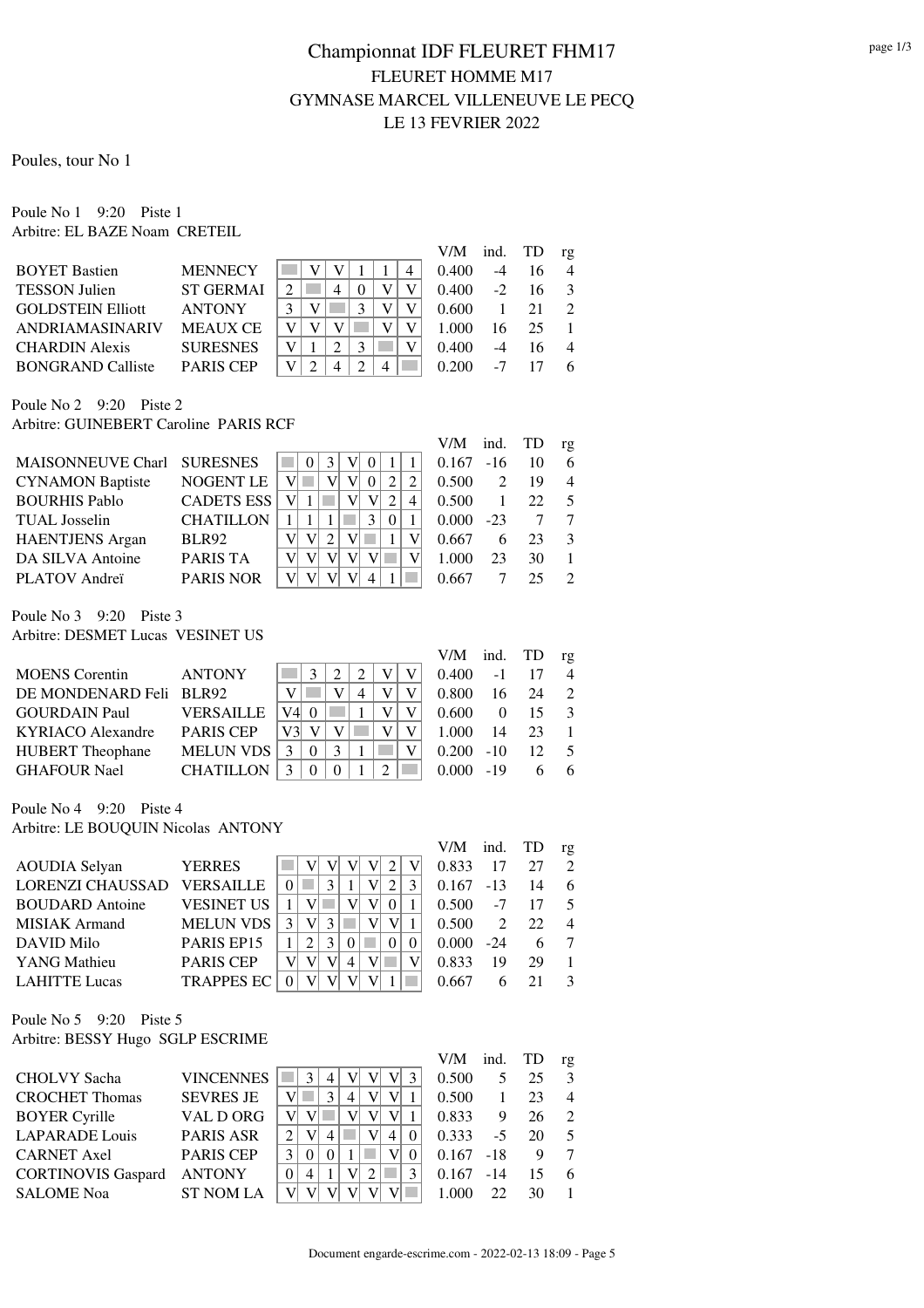Poules, tour No 1

#### Poule No 6 9:20 Piste 6 Arbitre: MARIN RIVEROS Nicolas BLR92

|                           |                  |            | V/M   | ind.          | TD | rg                          |
|---------------------------|------------------|------------|-------|---------------|----|-----------------------------|
| <b>ROGER Alois</b>        | <b>SEVRES JE</b> | $^{\circ}$ | 0.000 | $-24$         |    |                             |
| <b>ANATRELLA Malo</b>     | <b>TEAM FLEU</b> |            | 0.667 | 11            | 26 | 3                           |
| <b>BOISSEAUX Timothee</b> | <b>PARIS ASR</b> | 4          | 0.500 |               | 24 | 4                           |
| <b>PRETET William</b>     | <b>MENNECY</b>   |            | 0.500 | $\mathcal{D}$ | 21 |                             |
| <b>OZENNE</b> Florian     | <b>PARIS TA</b>  |            | 0.167 | $-19$         | 6  | 6                           |
| <b>LANQUETIN Octave</b>   | <b>ANTONY</b>    |            | 0.833 | 12            | 28 | $\mathcal{D}_{\mathcal{L}}$ |
| <b>WATSON Guillaume</b>   | <b>MELUN VDS</b> |            | 0.833 |               | 20 |                             |

Poule No 7 9:20 Piste 7 Arbitre: GENG Sébastien PARIS CEP

|                        |                  |    | V/M   | ind.  | TD | rg                          |
|------------------------|------------------|----|-------|-------|----|-----------------------------|
| REY Yal                | <b>PARIS TA</b>  |    | 0.667 |       |    | $\mathcal{R}$               |
| <b>BOUILLON</b> Erwann | <b>MELUN VDS</b> |    | 0.833 | 17    | 28 |                             |
| <b>BARTOLI</b> Gabriel | <b>PARIS CM</b>  | 4  | 0.333 | $-2$  | 20 | 5                           |
| <b>GROS</b> Alexandre  | <b>SURESNES</b>  | 4  | 0.667 | 10    | 28 | $\mathcal{D}_{\mathcal{L}}$ |
| PECCAVET Léo           | <b>COURBEVOI</b> |    | 0.167 | $-20$ |    |                             |
| RAMANANARIVO Tia       | ANTONY           | V4 | 0.667 |       | 25 |                             |
| DORBEC Vadim           | VILLE AVR        |    |       | -18   |    |                             |

Poule No 8 9:20 Piste 8

Arbitre: MARC Aurelien VERSAILLES

|                          |                    |          | V/M   | ind.   | TD | rg                          |
|--------------------------|--------------------|----------|-------|--------|----|-----------------------------|
| <b>BOYER Etienne</b>     | <b>VILLEJUIF U</b> | 4        | 0.667 |        | 26 | $\mathcal{R}$               |
| <b>ELISABETH Florian</b> | <b>ST GERMAI</b>   | 3<br>4   | 0.167 | $-1.5$ | 14 | 7                           |
| <b>FALL Yely</b>         | <b>PARIS TA</b>    | 4        | 0.333 | $-2$   | 22 | $\overline{4}$              |
| <b>NAUDIN</b> Antoine    | <b>MENNECY</b>     |          | 1.000 | 19     | 30 |                             |
| <b>MANGIN Alan</b>       | <b>MARLY ROI</b>   |          | 0.333 | -9     | 16 |                             |
| <b>SIMON Nicolas</b>     | <b>PARIS ASR</b>   | $\theta$ | 0.333 | $-10$  | 15 | 6                           |
| FRABOULET Adrien         | <b>SURESNES</b>    |          | 0.667 |        |    | $\mathcal{D}_{\mathcal{L}}$ |

Poule No 9 9:20 Piste 9 Arbitre: AUREY Anthony BLR92

|                             |                    |   |   |                |   |   | V/M          | ind.  | TD | rg             |
|-----------------------------|--------------------|---|---|----------------|---|---|--------------|-------|----|----------------|
| TOULOT VERDIER Au MELUN VDS |                    |   |   |                |   |   | 1.000        | 19    | 30 |                |
| SIMON Timothée              | <b>YERRES</b>      |   |   |                |   |   | 0.667        | 6     | 24 | 3              |
| <b>RIVIERE Till</b>         | <b>ANTONY</b>      |   |   |                |   |   | $0.167 - 18$ |       | 11 | - 7            |
| <b>SABLIERE Baptiste</b>    | <b>PARIS ST FR</b> |   |   |                |   |   | 0.500        | $-3$  | 20 | $\overline{4}$ |
| LOISON--YA Eytan            | LE PECQ US         | 4 |   | $\overline{4}$ | 3 | 3 | 0.167        | -6    | 20 | 5              |
| <b>FERRE Quentin</b>        | <b>VERSAILLE</b>   |   | 4 |                |   |   | 0.167        | $-13$ | 15 | 6              |
| <b>ANANE</b> Zakariya       | <b>PARIS CEP</b>   |   |   |                |   |   | 0.833        | 15    | 29 | $\mathcal{D}$  |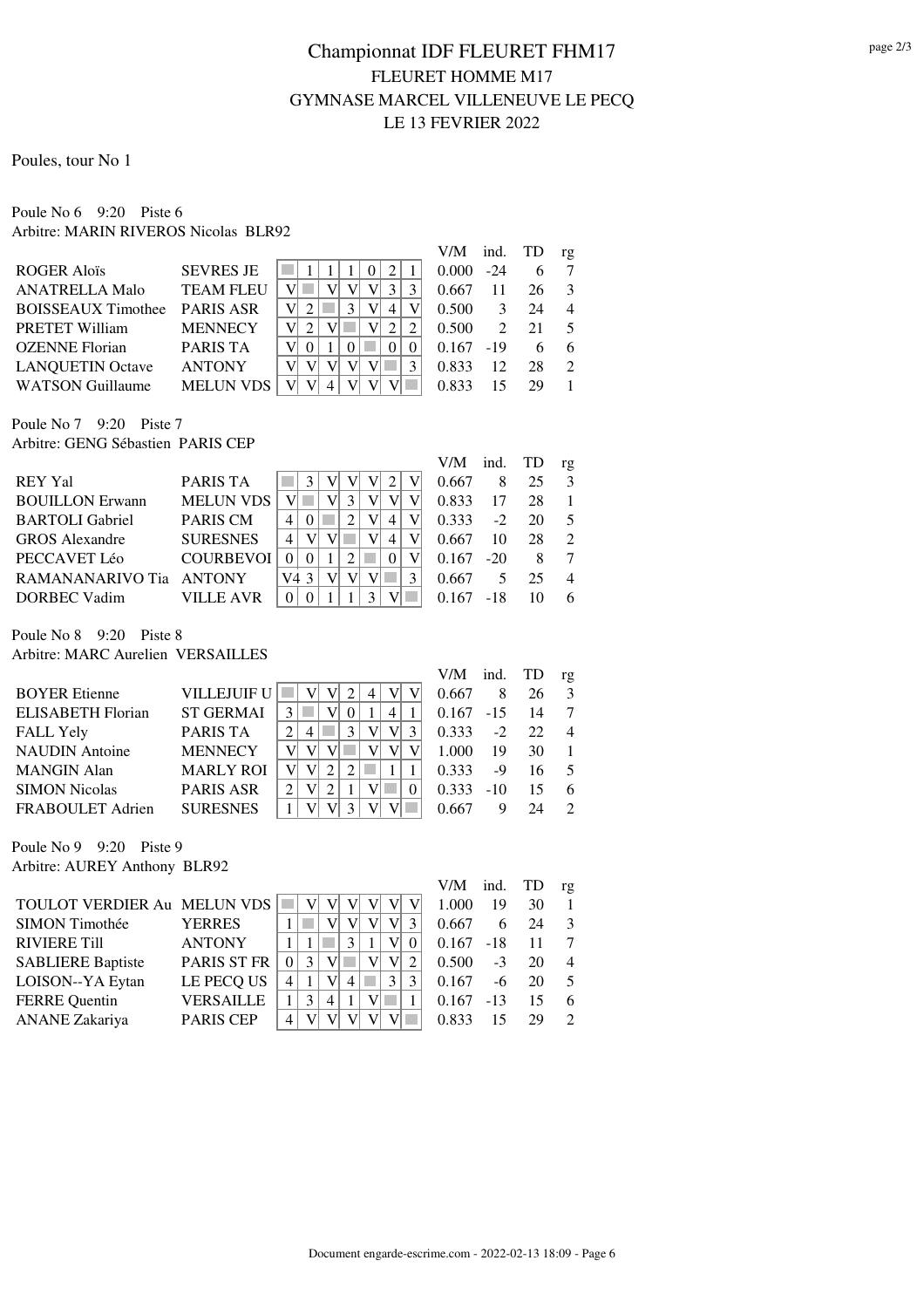Poules, tour No 1

#### Poule No 10 9:20 Piste 10 Arbitre: LEGEAY Matthieu MELUN VDS

|                           |                   |          |   |              |  |   |   | V/M   | ind.  | TD | rg                          |
|---------------------------|-------------------|----------|---|--------------|--|---|---|-------|-------|----|-----------------------------|
| <b>ANDRIEU Maxence</b>    | <b>VINCENNES</b>  |          | 2 |              |  |   |   | 0.500 | -4    | 19 | 3                           |
| <b>SOMMIER Sacha</b>      | <b>COURBEVOI</b>  |          |   |              |  |   |   | 0.167 | $-14$ | 13 |                             |
| <b>BLARD</b> Quentin      | <b>BLR92</b>      |          |   |              |  |   |   | 1.000 | 22    | 30 |                             |
| LE BORGNE Gabriel         | <b>PARIS CEP</b>  |          |   |              |  |   |   | 0.833 | 17    | 27 | $\mathcal{D}_{\mathcal{L}}$ |
| <b>GIBERGUES</b> Philippe | <b>ST GERMAI</b>  | $\Omega$ |   | $\mathbf{0}$ |  | 3 |   | 0.333 | $-10$ | 13 | 6                           |
| <b>LABOUE</b> Gabriel     | <b>VILLE AVR</b>  | 4        |   |              |  |   | 4 | 0.333 | -6    | 19 | $\overline{\mathcal{L}}$    |
| <b>NOITON</b> Maxime      | <b>PARIS SUFF</b> | 4        |   |              |  |   |   | 0.333 | -5    |    | $\overline{4}$              |

Poule No 11 9:20 Piste 11 Arbitre: ALI Xavier PARIS TA

|                         |                   |                                        | V/M   | ind.  | TD | rg             |
|-------------------------|-------------------|----------------------------------------|-------|-------|----|----------------|
| <b>ROY Gabriel</b>      | <b>MENNECY</b>    |                                        | 0.667 |       | 22 | $\overline{4}$ |
| <b>CHEZEAUD Nicolas</b> | <b>VESINET US</b> | 3<br>3                                 | 0.333 | $-7$  | 17 | -5             |
| <b>BRASSEUR Kerian</b>  | <b>MELUN VDS</b>  |                                        | 0.667 | 6     | 22 | $\mathcal{E}$  |
| <b>CAGNON Hugo</b>      | <b>PLESSIS BO</b> | 3<br>4                                 | 0.167 | $-11$ | 17 | 6              |
| <b>DERER Tristan</b>    | <b>PARIS SCUF</b> | 3<br>$\mathcal{E}$<br>2<br>2<br>4<br>2 | 0.000 | $-14$ | 16 |                |
| <b>MEDEIROS</b> Gaspard | <b>PARIS CEFC</b> | V4                                     | 1.000 | 15    | 29 |                |
| <b>MARIN Elie</b>       | <b>BLR92</b>      |                                        | 0.667 |       |    | $\mathcal{L}$  |

Poule No 12 9:20 Piste 12 Arbitre: UBEDA Anton CRETEIL

|                            |                  |   |  |  | V/M   | ind.  | TD | rg             |
|----------------------------|------------------|---|--|--|-------|-------|----|----------------|
| GUITELMAN Corwin COULOMMI  |                  |   |  |  | 0.000 | $-27$ |    |                |
| BONNET EYMARD Co MELUN VDS |                  |   |  |  | 0.500 | $-4$  | 19 | -5             |
| <b>MEYER Paul</b>          | <b>RUEIL MAL</b> | 4 |  |  | 0.333 | $-2$  | 20 | 6              |
| <b>BROUCA Marius</b>       | <b>PARIS TA</b>  |   |  |  | 0.667 |       | 24 | $\overline{4}$ |
| <b>RANJBARAN</b> Daniel    | <b>ANTONY</b>    |   |  |  | 0.667 |       | 23 | 3              |
| <b>HOGUET Baptiste</b>     | <b>PARIS NOR</b> |   |  |  | 0.667 | 13    | 27 |                |
| BOUCHARLAT Antoni BLR92    |                  |   |  |  | 0.667 |       |    | $\mathcal{L}$  |

Poule No 13 9:20 Piste 13 Arbitre: FOUQUET Lucas VAL D ORGE

|                              |                   |    |    |              |               |    |         | V/M        | ind. TD |     | rg             |
|------------------------------|-------------------|----|----|--------------|---------------|----|---------|------------|---------|-----|----------------|
| <b>VENDRYES</b> Ronan        | <b>BLR92</b>      |    |    | X            |               |    |         | 0.800      | 11      | 22. | $\overline{2}$ |
| <b>BLIVET Marius</b>         | <b>PARIS NOR</b>  |    |    |              |               |    |         | 1.000      | 18      | 25  |                |
| ROUSSELOT Augustin CHARENTO  |                   | Al | AI |              | Al            | Al | A<br>AI | <b>DNF</b> |         |     |                |
| MICHEL STRUB Helie MELUN VDS |                   |    |    | X            |               |    |         | 0.600      | 4       | -17 | $\mathbf{3}$   |
| <b>MARTIN Gabriel</b>        | <b>PARIS SCUF</b> |    |    | X            |               |    |         | 0.400      | $-11$   | 12  | $\overline{4}$ |
| <b>RADHAUER Maxim</b>        | <b>SGLP ESCRI</b> |    |    | $\mathbf{X}$ | $\mathcal{L}$ | 4  | 4       | 0.000      | -8      | 17  | 6              |
| <b>PLASSON Clément</b>       | <b>SURESNES</b>   |    |    |              |               |    |         | 0.200      | $-14$   | 10  | 5              |

#### Poule No 14 9:20 Piste 14 Arbitre: HENRIOT Nicolas MENNECY

|                           |                   |  |   |   | V/M   | ind.     | TD | rg             |
|---------------------------|-------------------|--|---|---|-------|----------|----|----------------|
| <b>GRANIER Raphael</b>    | <b>PARIS SUFF</b> |  |   |   | 0.400 | $-2$     | 18 | -5             |
| <b>BROUSSE</b> Lucca      | <b>TEAM FLEU</b>  |  |   |   | 0.600 | 3        | 21 | $\mathcal{D}$  |
| <b>MARTIN Camille</b>     | <b>CHAMPIGN</b>   |  |   |   | 0.800 | 11       | 24 |                |
| <b>LENOBLE Benoit</b>     | <b>MELUN VDS</b>  |  | 3 | 4 | 0.400 | $\Omega$ | 19 | $\overline{4}$ |
| LISBOA DE SOUSA ES ANTONY |                   |  |   |   | 0.600 |          | 20 | 3              |
| <b>GRILLON Maxime</b>     | VAL D ORG         |  |   |   | 0.200 | $-14$    |    | 6              |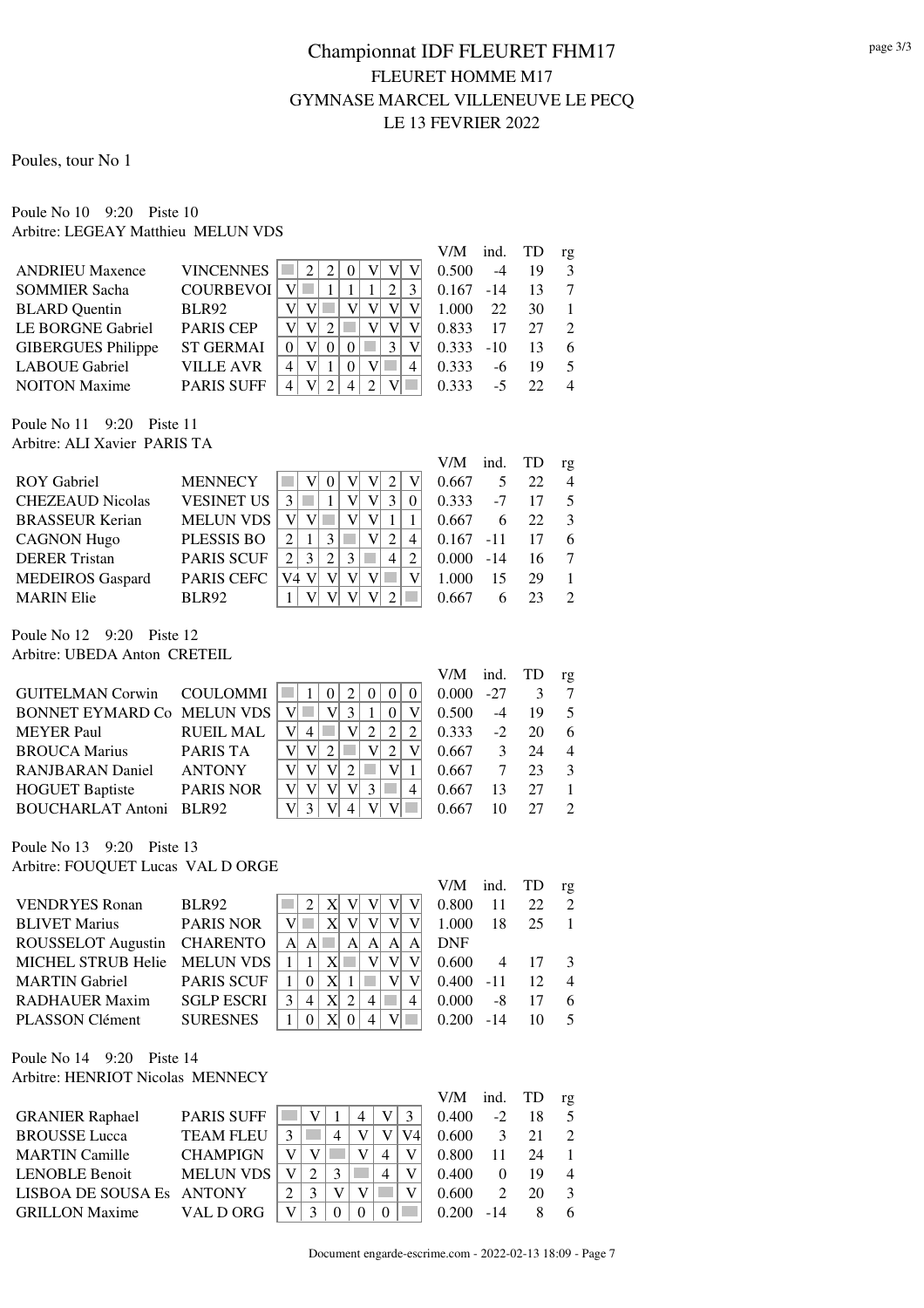#### Classement à la fin des poules (ordre des rangs - 94 tireurs)

| rg                       | nom prénom                                | club                                  | V/M            | ind.             | TD       |
|--------------------------|-------------------------------------------|---------------------------------------|----------------|------------------|----------|
|                          | DA SILVA Antoine                          |                                       |                |                  |          |
| 1<br>$\overline{2}$      |                                           | <b>PARIS TA</b>                       | 1.000          | 23<br>22         | 30<br>30 |
| $\overline{\mathcal{L}}$ | <b>BLARD</b> Quentin<br><b>SALOME</b> Noa | <b>BLR92</b>                          | 1.000          |                  |          |
|                          | 4 NAUDIN Antoine                          | <b>ST NOM LA BR</b><br><b>MENNECY</b> | 1.000<br>1.000 | 22<br>19         | 30<br>30 |
|                          |                                           |                                       |                |                  |          |
|                          | 4 TOULOT VERDIER Auquelin                 | <b>MELUN VDS</b>                      | 1.000          | 19               | 30<br>25 |
| 6                        | <b>BLIVET Marius</b>                      | PARIS NORD                            | 1.000          | 18               |          |
| 7                        | ANDRIAMASINARIVO Noah                     | <b>MEAUX CE</b>                       | 1.000          | 16               | 25       |
|                          | 8 MEDEIROS Gaspard                        | PARIS CEFC                            | 1.000          | 15               | 29       |
| 9                        | <b>KYRIACO</b> Alexandre                  | <b>PARIS CEP</b>                      | 1.000          | 14               | 23       |
|                          | 10 YANG Mathieu                           | <b>PARIS CEP</b>                      | 0.833          | 19               | 29       |
|                          | 11 BOUILLON Erwann                        | <b>MELUN VDS</b>                      | 0.833          | 17               | 28       |
|                          | 12 AOUDIA Selyan                          | <b>YERRES</b>                         | 0.833          | 17               | 27       |
|                          | 12 LE BORGNE Gabriel                      | PARIS CEP                             | 0.833          | 17               | 27       |
|                          | 14   ANANE Zakariya                       | <b>PARIS CEP</b>                      | 0.833          | 15               | 29       |
|                          | 14 WATSON Guillaume                       | <b>MELUN VDS</b>                      | 0.833          | 15               | 29       |
|                          | 16 LANQUETIN Octave                       | <b>ANTONY</b>                         | 0.833          | 12               | 28       |
| 17                       | <b>BOYER</b> Cyrille                      | VAL D ORGE                            | 0.833          | 9                | 26       |
|                          | 18 DE MONDENARD Felix                     | <b>BLR92</b>                          | 0.800          | 16               | 24       |
|                          | 19   MARTIN Camille                       | <b>CHAMPIGNY M</b>                    | 0.800          | 11               | 24       |
|                          | 20 VENDRYES Ronan                         | <b>BLR92</b>                          | 0.800          | 11               | 22       |
|                          | 21   HOGUET Baptiste                      | <b>PARIS NORD</b>                     | 0.667          | 13               | 27       |
|                          | 22 ANATRELLA Malo                         | <b>TEAM FLEURET</b>                   | 0.667          | 11               | 26       |
|                          | 23 GROS Alexandre                         | <b>SURESNES CE</b>                    | 0.667          | 10               | 28       |
|                          | 24 BOUCHARLAT Antonin                     | <b>BLR92</b>                          | 0.667          | 10               | 27       |
|                          | 25 FRABOULET Adrien                       | <b>SURESNES CE</b>                    | 0.667          | 9                | 24       |
|                          | 26 BOYER Etienne                          | <b>VILLEJUIF US</b>                   | 0.667          | 8                | 26       |
|                          | $27$ REY Yal                              | <b>PARIS TA</b>                       | 0.667          | 8                | 25       |
|                          | 28 PLATOV Andreï                          | <b>PARIS NORD</b>                     | 0.667          | $\overline{7}$   | 25       |
|                          | 29 RANJBARAN Daniel                       | <b>ANTONY</b>                         | 0.667          | 7                | 23       |
|                          | 30 SIMON Timothée                         | <b>YERRES</b>                         | 0.667          | 6                | 24       |
| 31                       | HAENTJENS Argan                           | <b>BLR92</b>                          | 0.667          | 6                | 23       |
| 31                       | <b>MARIN</b> Elie                         | <b>BLR92</b>                          | 0.667          | 6                | 23       |
|                          | 33 BRASSEUR Kerian                        | <b>MELUN VDS</b>                      | 0.667          | 6                | 22       |
|                          | 34 LAHITTE Lucas                          | <b>TRAPPES EC</b>                     | 0.667          | 6                | 21       |
|                          | 35   RAMANANARIVO Tiary                   | <b>ANTONY</b>                         | 0.667          | 5                | 25       |
|                          | 36 ROY Gabriel                            | <b>MENNECY</b>                        | 0.667          | 5                | 22       |
| 37                       | <b>BROUCA Marius</b>                      | <b>PARIS TA</b>                       | 0.667          | 3                | 24       |
|                          | 38 MICHEL STRUB Helie                     | <b>MELUN VDS</b>                      | 0.600          | $\overline{4}$   | 17       |
| 39                       | <b>BROUSSE Lucca</b>                      | <b>TEAM FLEURET</b>                   | 0.600          | 3                | 21       |
|                          | 40 LISBOA DE SOUSA Esteban                | <b>ANTONY</b>                         | 0.600          | $\overline{c}$   | 20       |
| 41                       | <b>GOLDSTEIN Elliott</b>                  | <b>ANTONY</b>                         | 0.600          | 1                | 21       |
| 42                       | <b>GOURDAIN Paul</b>                      | <b>VERSAILLES</b>                     | 0.600          | $\boldsymbol{0}$ | 15       |
| 43                       | <b>CHOLVY</b> Sacha                       | <b>VINCENNES CE</b>                   | 0.500          | 5                | 25       |
|                          | 44 BOISSEAUX Timothee                     | PARIS ASR                             | 0.500          | 3                | 24       |
|                          | 45 MISIAK Armand                          | <b>MELUN VDS</b>                      | 0.500          | $\overline{2}$   | 22       |
|                          | 46 PRETET William                         | <b>MENNECY</b>                        | 0.500          | $\overline{c}$   | 21       |
| 47                       | <b>CYNAMON Baptiste</b>                   | NOGENT LE PX                          | 0.500          | $\overline{2}$   | 19       |
| 48                       | <b>CROCHET Thomas</b>                     | <b>SEVRES JE</b>                      | 0.500          | $\mathbf{1}$     | 23       |
| 49                       | <b>BOURHIS Pablo</b>                      | <b>CADETS ESSON</b>                   | 0.500          | $\mathbf{1}$     | 22       |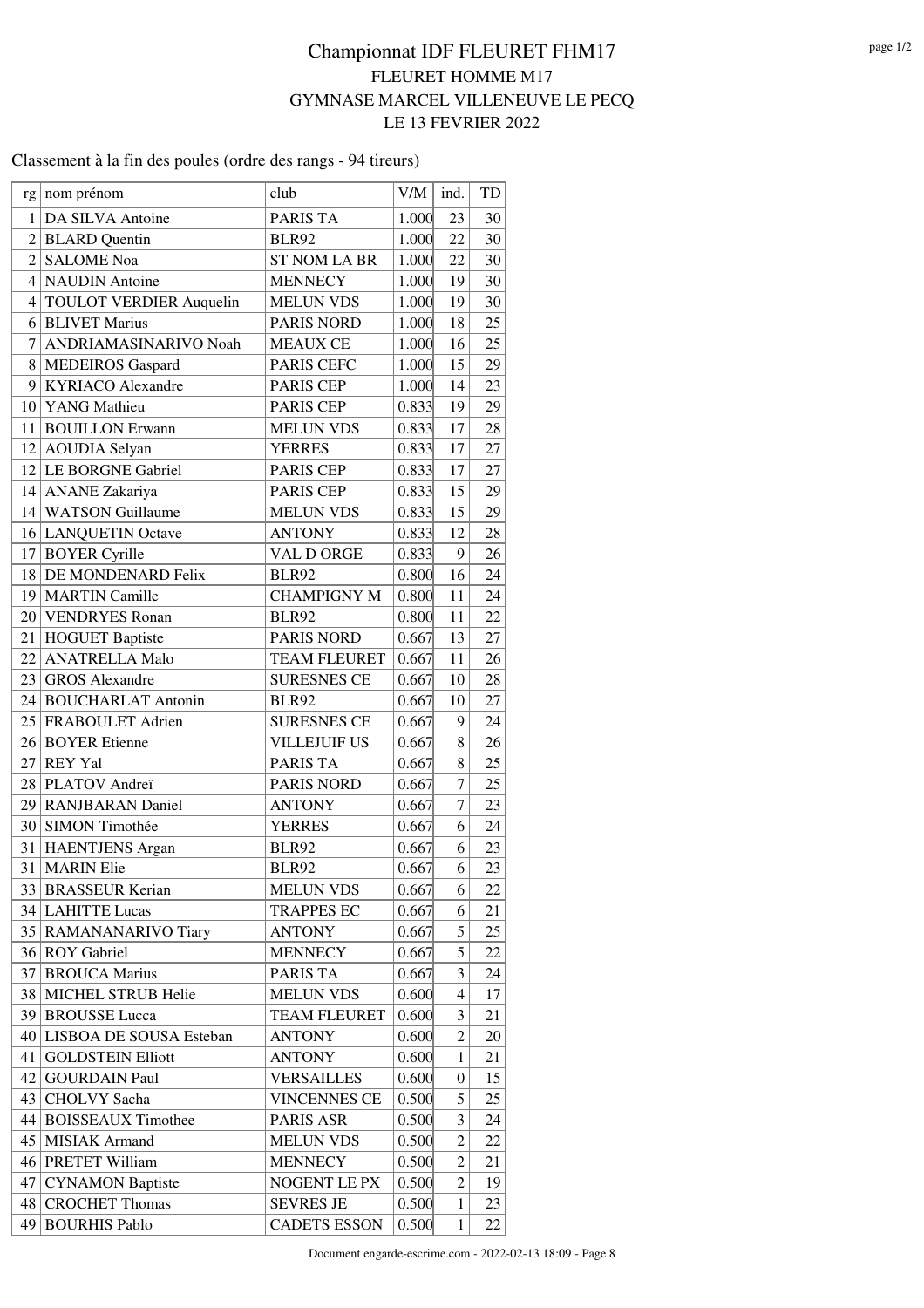#### Classement à la fin des poules (ordre des rangs - 94 tireurs)

| rg   nom prénom<br>50 SABLIERE Baptiste<br>PARIS ST FRA<br>0.500<br>$-3$<br>20<br>51<br><b>ANDRIEU Maxence</b><br>0.500<br>$-4$<br><b>VINCENNES CE</b><br>19<br>51<br><b>BONNET EYMARD Colin</b><br>0.500<br>$-4$<br><b>MELUN VDS</b><br>19<br>53 BOUDARD Antoine<br>$-7$<br>0.500<br><b>VESINET US</b><br>17<br>54 LENOBLE Benoit<br><b>MELUN VDS</b><br>0.400<br>$\boldsymbol{0}$<br>19<br>55 MOENS Corentin<br><b>ANTONY</b><br>0.400<br>$-1$<br>17<br>$-2$<br>56 GRANIER Raphael<br><b>PARIS SUFFRE</b><br>0.400<br>18<br>57<br><b>TESSON Julien</b><br>$-2$<br><b>ST GERMAIN E</b><br>16<br>0.400<br>58<br><b>BOYET Bastien</b><br><b>MENNECY</b><br>$-4$<br>0.400<br>16<br>58 <br><b>CHARDIN Alexis</b><br>$-4$<br><b>SURESNES CE</b><br>0.400<br>16<br>$-11$<br>60   MARTIN Gabriel<br><b>PARIS SCUF</b><br>0.400<br>12<br>61<br><b>FALL Yely</b><br><b>PARIS TA</b><br>0.333<br>$-2$<br>22<br><b>BARTOLI</b> Gabriel<br>62<br>0.333<br>$-2$<br>PARIS CM<br>20<br>62<br>MEYER Paul<br>$-2$<br>20<br><b>RUEIL MALMAI</b><br>0.333<br>$-5$<br>22<br>64 NOITON Maxime<br><b>PARIS SUFFRE</b><br>0.333<br>65 LAPARADE Louis<br>$-5$<br><b>PARIS ASR</b><br>20<br>0.333<br>66 LABOUE Gabriel<br><b>VILLE AVRAY</b><br>0.333<br>$-6$<br>19<br>$-7$<br>67<br><b>CHEZEAUD Nicolas</b><br><b>VESINET US</b><br>0.333<br>17<br>68 MANGIN Alan<br>0.333<br>$-9$<br><b>MARLY ROI US</b><br>16<br>$-10$<br>69 SIMON Nicolas<br>PARIS ASR<br>0.333<br>15<br>$0.333$ -10<br>70 <br><b>GIBERGUES Philippe</b><br><b>ST GERMAIN E</b><br>13<br>71<br><b>BONGRAND Calliste</b><br>0.200<br><b>PARIS CEP</b><br>$-7$<br>17<br>72 HUBERT Theophane<br>$-10$<br>12<br><b>MELUN VDS</b><br>0.200<br>PLASSON Clément<br>73<br><b>SURESNES CE</b><br>0.200<br>$-14$<br>10<br><b>GRILLON</b> Maxime<br>74 <br>VAL D ORGE<br>$0.200 - 14$<br>8<br>75<br>0.167<br>20<br>LOISON--YA Eytan<br>LE PECQ US<br>-6<br>$-11$<br>76 CAGNON Hugo<br><b>PLESSIS BOU</b><br>0.167<br>17<br><b>FERRE</b> Quentin<br>77<br><b>VERSAILLES</b><br>0.167<br>$-13$<br>15<br>78 LORENZI CHAUSSADE Willia<br><b>VERSAILLES</b><br>$0.167 - 13$<br>14<br>79<br>CORTINOVIS Gaspard<br>$0.167 - 14$<br>15<br><b>ANTONY</b><br>$0.167 - 14$<br><b>SOMMIER Sacha</b><br>13<br>80<br><b>COURBEVOIE</b><br>$0.167 - 15$<br>14<br>81 ELISABETH Florian<br>ST GERMAIN E<br>82<br><b>MAISONNEUVE Charles</b><br><b>SURESNES CE</b><br>0.167<br>$-16$<br>10<br><b>RIVIERE Till</b><br>83<br><b>ANTONY</b><br>0.167<br>$-18$<br>11<br>84   DORBEC Vadim<br><b>VILLE AVRAY</b><br>0.167<br>$-18$<br>10<br><b>CARNET</b> Axel<br>85<br>PARIS CEP<br>$-18$<br>0.167<br>9<br><b>OZENNE</b> Florian<br>PARIS TA<br>0.167<br>$-19$<br>86<br>6<br>PECCAVET Léo<br>87<br><b>COURBEVOIE</b><br>0.167<br>$-20$<br>8<br><b>RADHAUER Maxim</b><br>88<br><b>SGLP ESCRIME</b><br>0.000<br>-8<br>17<br><b>PARIS SCUF</b><br><b>DERER Tristan</b><br>$-14$<br>89<br>0.000<br>16<br><b>GHAFOUR Nael</b><br><b>CHATILLON</b><br>90<br>0.000<br>$-19$<br>6<br><b>TUAL</b> Josselin<br><b>CHATILLON</b><br>0.000<br>$-23$<br>7<br>91<br>DAVID Milo<br>PARIS EP15<br>0.000<br>$-24$<br>92<br>6<br><b>ROGER Aloïs</b><br><b>SEVRES JE</b><br>92<br>0.000<br>$-24$<br>6<br><b>GUITELMAN Corwin</b><br><b>COULOMMIERS</b><br>3<br>94<br>0.000<br>$-27$ |  |      |     |      |    |
|-----------------------------------------------------------------------------------------------------------------------------------------------------------------------------------------------------------------------------------------------------------------------------------------------------------------------------------------------------------------------------------------------------------------------------------------------------------------------------------------------------------------------------------------------------------------------------------------------------------------------------------------------------------------------------------------------------------------------------------------------------------------------------------------------------------------------------------------------------------------------------------------------------------------------------------------------------------------------------------------------------------------------------------------------------------------------------------------------------------------------------------------------------------------------------------------------------------------------------------------------------------------------------------------------------------------------------------------------------------------------------------------------------------------------------------------------------------------------------------------------------------------------------------------------------------------------------------------------------------------------------------------------------------------------------------------------------------------------------------------------------------------------------------------------------------------------------------------------------------------------------------------------------------------------------------------------------------------------------------------------------------------------------------------------------------------------------------------------------------------------------------------------------------------------------------------------------------------------------------------------------------------------------------------------------------------------------------------------------------------------------------------------------------------------------------------------------------------------------------------------------------------------------------------------------------------------------------------------------------------------------------------------------------------------------------------------------------------------------------------------------------------------------------------------------------------------------------------------------------------------------------------------------------------------------------------------------------------------------------------------------------------------------------------------------------------------------------------------------------------------------------------------------------------------------------------------------------------------------------------------------------------------------|--|------|-----|------|----|
|                                                                                                                                                                                                                                                                                                                                                                                                                                                                                                                                                                                                                                                                                                                                                                                                                                                                                                                                                                                                                                                                                                                                                                                                                                                                                                                                                                                                                                                                                                                                                                                                                                                                                                                                                                                                                                                                                                                                                                                                                                                                                                                                                                                                                                                                                                                                                                                                                                                                                                                                                                                                                                                                                                                                                                                                                                                                                                                                                                                                                                                                                                                                                                                                                                                                             |  | club | V/M | ind. | TD |
|                                                                                                                                                                                                                                                                                                                                                                                                                                                                                                                                                                                                                                                                                                                                                                                                                                                                                                                                                                                                                                                                                                                                                                                                                                                                                                                                                                                                                                                                                                                                                                                                                                                                                                                                                                                                                                                                                                                                                                                                                                                                                                                                                                                                                                                                                                                                                                                                                                                                                                                                                                                                                                                                                                                                                                                                                                                                                                                                                                                                                                                                                                                                                                                                                                                                             |  |      |     |      |    |
|                                                                                                                                                                                                                                                                                                                                                                                                                                                                                                                                                                                                                                                                                                                                                                                                                                                                                                                                                                                                                                                                                                                                                                                                                                                                                                                                                                                                                                                                                                                                                                                                                                                                                                                                                                                                                                                                                                                                                                                                                                                                                                                                                                                                                                                                                                                                                                                                                                                                                                                                                                                                                                                                                                                                                                                                                                                                                                                                                                                                                                                                                                                                                                                                                                                                             |  |      |     |      |    |
|                                                                                                                                                                                                                                                                                                                                                                                                                                                                                                                                                                                                                                                                                                                                                                                                                                                                                                                                                                                                                                                                                                                                                                                                                                                                                                                                                                                                                                                                                                                                                                                                                                                                                                                                                                                                                                                                                                                                                                                                                                                                                                                                                                                                                                                                                                                                                                                                                                                                                                                                                                                                                                                                                                                                                                                                                                                                                                                                                                                                                                                                                                                                                                                                                                                                             |  |      |     |      |    |
|                                                                                                                                                                                                                                                                                                                                                                                                                                                                                                                                                                                                                                                                                                                                                                                                                                                                                                                                                                                                                                                                                                                                                                                                                                                                                                                                                                                                                                                                                                                                                                                                                                                                                                                                                                                                                                                                                                                                                                                                                                                                                                                                                                                                                                                                                                                                                                                                                                                                                                                                                                                                                                                                                                                                                                                                                                                                                                                                                                                                                                                                                                                                                                                                                                                                             |  |      |     |      |    |
|                                                                                                                                                                                                                                                                                                                                                                                                                                                                                                                                                                                                                                                                                                                                                                                                                                                                                                                                                                                                                                                                                                                                                                                                                                                                                                                                                                                                                                                                                                                                                                                                                                                                                                                                                                                                                                                                                                                                                                                                                                                                                                                                                                                                                                                                                                                                                                                                                                                                                                                                                                                                                                                                                                                                                                                                                                                                                                                                                                                                                                                                                                                                                                                                                                                                             |  |      |     |      |    |
|                                                                                                                                                                                                                                                                                                                                                                                                                                                                                                                                                                                                                                                                                                                                                                                                                                                                                                                                                                                                                                                                                                                                                                                                                                                                                                                                                                                                                                                                                                                                                                                                                                                                                                                                                                                                                                                                                                                                                                                                                                                                                                                                                                                                                                                                                                                                                                                                                                                                                                                                                                                                                                                                                                                                                                                                                                                                                                                                                                                                                                                                                                                                                                                                                                                                             |  |      |     |      |    |
|                                                                                                                                                                                                                                                                                                                                                                                                                                                                                                                                                                                                                                                                                                                                                                                                                                                                                                                                                                                                                                                                                                                                                                                                                                                                                                                                                                                                                                                                                                                                                                                                                                                                                                                                                                                                                                                                                                                                                                                                                                                                                                                                                                                                                                                                                                                                                                                                                                                                                                                                                                                                                                                                                                                                                                                                                                                                                                                                                                                                                                                                                                                                                                                                                                                                             |  |      |     |      |    |
|                                                                                                                                                                                                                                                                                                                                                                                                                                                                                                                                                                                                                                                                                                                                                                                                                                                                                                                                                                                                                                                                                                                                                                                                                                                                                                                                                                                                                                                                                                                                                                                                                                                                                                                                                                                                                                                                                                                                                                                                                                                                                                                                                                                                                                                                                                                                                                                                                                                                                                                                                                                                                                                                                                                                                                                                                                                                                                                                                                                                                                                                                                                                                                                                                                                                             |  |      |     |      |    |
|                                                                                                                                                                                                                                                                                                                                                                                                                                                                                                                                                                                                                                                                                                                                                                                                                                                                                                                                                                                                                                                                                                                                                                                                                                                                                                                                                                                                                                                                                                                                                                                                                                                                                                                                                                                                                                                                                                                                                                                                                                                                                                                                                                                                                                                                                                                                                                                                                                                                                                                                                                                                                                                                                                                                                                                                                                                                                                                                                                                                                                                                                                                                                                                                                                                                             |  |      |     |      |    |
|                                                                                                                                                                                                                                                                                                                                                                                                                                                                                                                                                                                                                                                                                                                                                                                                                                                                                                                                                                                                                                                                                                                                                                                                                                                                                                                                                                                                                                                                                                                                                                                                                                                                                                                                                                                                                                                                                                                                                                                                                                                                                                                                                                                                                                                                                                                                                                                                                                                                                                                                                                                                                                                                                                                                                                                                                                                                                                                                                                                                                                                                                                                                                                                                                                                                             |  |      |     |      |    |
|                                                                                                                                                                                                                                                                                                                                                                                                                                                                                                                                                                                                                                                                                                                                                                                                                                                                                                                                                                                                                                                                                                                                                                                                                                                                                                                                                                                                                                                                                                                                                                                                                                                                                                                                                                                                                                                                                                                                                                                                                                                                                                                                                                                                                                                                                                                                                                                                                                                                                                                                                                                                                                                                                                                                                                                                                                                                                                                                                                                                                                                                                                                                                                                                                                                                             |  |      |     |      |    |
|                                                                                                                                                                                                                                                                                                                                                                                                                                                                                                                                                                                                                                                                                                                                                                                                                                                                                                                                                                                                                                                                                                                                                                                                                                                                                                                                                                                                                                                                                                                                                                                                                                                                                                                                                                                                                                                                                                                                                                                                                                                                                                                                                                                                                                                                                                                                                                                                                                                                                                                                                                                                                                                                                                                                                                                                                                                                                                                                                                                                                                                                                                                                                                                                                                                                             |  |      |     |      |    |
|                                                                                                                                                                                                                                                                                                                                                                                                                                                                                                                                                                                                                                                                                                                                                                                                                                                                                                                                                                                                                                                                                                                                                                                                                                                                                                                                                                                                                                                                                                                                                                                                                                                                                                                                                                                                                                                                                                                                                                                                                                                                                                                                                                                                                                                                                                                                                                                                                                                                                                                                                                                                                                                                                                                                                                                                                                                                                                                                                                                                                                                                                                                                                                                                                                                                             |  |      |     |      |    |
|                                                                                                                                                                                                                                                                                                                                                                                                                                                                                                                                                                                                                                                                                                                                                                                                                                                                                                                                                                                                                                                                                                                                                                                                                                                                                                                                                                                                                                                                                                                                                                                                                                                                                                                                                                                                                                                                                                                                                                                                                                                                                                                                                                                                                                                                                                                                                                                                                                                                                                                                                                                                                                                                                                                                                                                                                                                                                                                                                                                                                                                                                                                                                                                                                                                                             |  |      |     |      |    |
|                                                                                                                                                                                                                                                                                                                                                                                                                                                                                                                                                                                                                                                                                                                                                                                                                                                                                                                                                                                                                                                                                                                                                                                                                                                                                                                                                                                                                                                                                                                                                                                                                                                                                                                                                                                                                                                                                                                                                                                                                                                                                                                                                                                                                                                                                                                                                                                                                                                                                                                                                                                                                                                                                                                                                                                                                                                                                                                                                                                                                                                                                                                                                                                                                                                                             |  |      |     |      |    |
|                                                                                                                                                                                                                                                                                                                                                                                                                                                                                                                                                                                                                                                                                                                                                                                                                                                                                                                                                                                                                                                                                                                                                                                                                                                                                                                                                                                                                                                                                                                                                                                                                                                                                                                                                                                                                                                                                                                                                                                                                                                                                                                                                                                                                                                                                                                                                                                                                                                                                                                                                                                                                                                                                                                                                                                                                                                                                                                                                                                                                                                                                                                                                                                                                                                                             |  |      |     |      |    |
|                                                                                                                                                                                                                                                                                                                                                                                                                                                                                                                                                                                                                                                                                                                                                                                                                                                                                                                                                                                                                                                                                                                                                                                                                                                                                                                                                                                                                                                                                                                                                                                                                                                                                                                                                                                                                                                                                                                                                                                                                                                                                                                                                                                                                                                                                                                                                                                                                                                                                                                                                                                                                                                                                                                                                                                                                                                                                                                                                                                                                                                                                                                                                                                                                                                                             |  |      |     |      |    |
|                                                                                                                                                                                                                                                                                                                                                                                                                                                                                                                                                                                                                                                                                                                                                                                                                                                                                                                                                                                                                                                                                                                                                                                                                                                                                                                                                                                                                                                                                                                                                                                                                                                                                                                                                                                                                                                                                                                                                                                                                                                                                                                                                                                                                                                                                                                                                                                                                                                                                                                                                                                                                                                                                                                                                                                                                                                                                                                                                                                                                                                                                                                                                                                                                                                                             |  |      |     |      |    |
|                                                                                                                                                                                                                                                                                                                                                                                                                                                                                                                                                                                                                                                                                                                                                                                                                                                                                                                                                                                                                                                                                                                                                                                                                                                                                                                                                                                                                                                                                                                                                                                                                                                                                                                                                                                                                                                                                                                                                                                                                                                                                                                                                                                                                                                                                                                                                                                                                                                                                                                                                                                                                                                                                                                                                                                                                                                                                                                                                                                                                                                                                                                                                                                                                                                                             |  |      |     |      |    |
|                                                                                                                                                                                                                                                                                                                                                                                                                                                                                                                                                                                                                                                                                                                                                                                                                                                                                                                                                                                                                                                                                                                                                                                                                                                                                                                                                                                                                                                                                                                                                                                                                                                                                                                                                                                                                                                                                                                                                                                                                                                                                                                                                                                                                                                                                                                                                                                                                                                                                                                                                                                                                                                                                                                                                                                                                                                                                                                                                                                                                                                                                                                                                                                                                                                                             |  |      |     |      |    |
|                                                                                                                                                                                                                                                                                                                                                                                                                                                                                                                                                                                                                                                                                                                                                                                                                                                                                                                                                                                                                                                                                                                                                                                                                                                                                                                                                                                                                                                                                                                                                                                                                                                                                                                                                                                                                                                                                                                                                                                                                                                                                                                                                                                                                                                                                                                                                                                                                                                                                                                                                                                                                                                                                                                                                                                                                                                                                                                                                                                                                                                                                                                                                                                                                                                                             |  |      |     |      |    |
|                                                                                                                                                                                                                                                                                                                                                                                                                                                                                                                                                                                                                                                                                                                                                                                                                                                                                                                                                                                                                                                                                                                                                                                                                                                                                                                                                                                                                                                                                                                                                                                                                                                                                                                                                                                                                                                                                                                                                                                                                                                                                                                                                                                                                                                                                                                                                                                                                                                                                                                                                                                                                                                                                                                                                                                                                                                                                                                                                                                                                                                                                                                                                                                                                                                                             |  |      |     |      |    |
|                                                                                                                                                                                                                                                                                                                                                                                                                                                                                                                                                                                                                                                                                                                                                                                                                                                                                                                                                                                                                                                                                                                                                                                                                                                                                                                                                                                                                                                                                                                                                                                                                                                                                                                                                                                                                                                                                                                                                                                                                                                                                                                                                                                                                                                                                                                                                                                                                                                                                                                                                                                                                                                                                                                                                                                                                                                                                                                                                                                                                                                                                                                                                                                                                                                                             |  |      |     |      |    |
|                                                                                                                                                                                                                                                                                                                                                                                                                                                                                                                                                                                                                                                                                                                                                                                                                                                                                                                                                                                                                                                                                                                                                                                                                                                                                                                                                                                                                                                                                                                                                                                                                                                                                                                                                                                                                                                                                                                                                                                                                                                                                                                                                                                                                                                                                                                                                                                                                                                                                                                                                                                                                                                                                                                                                                                                                                                                                                                                                                                                                                                                                                                                                                                                                                                                             |  |      |     |      |    |
|                                                                                                                                                                                                                                                                                                                                                                                                                                                                                                                                                                                                                                                                                                                                                                                                                                                                                                                                                                                                                                                                                                                                                                                                                                                                                                                                                                                                                                                                                                                                                                                                                                                                                                                                                                                                                                                                                                                                                                                                                                                                                                                                                                                                                                                                                                                                                                                                                                                                                                                                                                                                                                                                                                                                                                                                                                                                                                                                                                                                                                                                                                                                                                                                                                                                             |  |      |     |      |    |
|                                                                                                                                                                                                                                                                                                                                                                                                                                                                                                                                                                                                                                                                                                                                                                                                                                                                                                                                                                                                                                                                                                                                                                                                                                                                                                                                                                                                                                                                                                                                                                                                                                                                                                                                                                                                                                                                                                                                                                                                                                                                                                                                                                                                                                                                                                                                                                                                                                                                                                                                                                                                                                                                                                                                                                                                                                                                                                                                                                                                                                                                                                                                                                                                                                                                             |  |      |     |      |    |
|                                                                                                                                                                                                                                                                                                                                                                                                                                                                                                                                                                                                                                                                                                                                                                                                                                                                                                                                                                                                                                                                                                                                                                                                                                                                                                                                                                                                                                                                                                                                                                                                                                                                                                                                                                                                                                                                                                                                                                                                                                                                                                                                                                                                                                                                                                                                                                                                                                                                                                                                                                                                                                                                                                                                                                                                                                                                                                                                                                                                                                                                                                                                                                                                                                                                             |  |      |     |      |    |
|                                                                                                                                                                                                                                                                                                                                                                                                                                                                                                                                                                                                                                                                                                                                                                                                                                                                                                                                                                                                                                                                                                                                                                                                                                                                                                                                                                                                                                                                                                                                                                                                                                                                                                                                                                                                                                                                                                                                                                                                                                                                                                                                                                                                                                                                                                                                                                                                                                                                                                                                                                                                                                                                                                                                                                                                                                                                                                                                                                                                                                                                                                                                                                                                                                                                             |  |      |     |      |    |
|                                                                                                                                                                                                                                                                                                                                                                                                                                                                                                                                                                                                                                                                                                                                                                                                                                                                                                                                                                                                                                                                                                                                                                                                                                                                                                                                                                                                                                                                                                                                                                                                                                                                                                                                                                                                                                                                                                                                                                                                                                                                                                                                                                                                                                                                                                                                                                                                                                                                                                                                                                                                                                                                                                                                                                                                                                                                                                                                                                                                                                                                                                                                                                                                                                                                             |  |      |     |      |    |
|                                                                                                                                                                                                                                                                                                                                                                                                                                                                                                                                                                                                                                                                                                                                                                                                                                                                                                                                                                                                                                                                                                                                                                                                                                                                                                                                                                                                                                                                                                                                                                                                                                                                                                                                                                                                                                                                                                                                                                                                                                                                                                                                                                                                                                                                                                                                                                                                                                                                                                                                                                                                                                                                                                                                                                                                                                                                                                                                                                                                                                                                                                                                                                                                                                                                             |  |      |     |      |    |
|                                                                                                                                                                                                                                                                                                                                                                                                                                                                                                                                                                                                                                                                                                                                                                                                                                                                                                                                                                                                                                                                                                                                                                                                                                                                                                                                                                                                                                                                                                                                                                                                                                                                                                                                                                                                                                                                                                                                                                                                                                                                                                                                                                                                                                                                                                                                                                                                                                                                                                                                                                                                                                                                                                                                                                                                                                                                                                                                                                                                                                                                                                                                                                                                                                                                             |  |      |     |      |    |
|                                                                                                                                                                                                                                                                                                                                                                                                                                                                                                                                                                                                                                                                                                                                                                                                                                                                                                                                                                                                                                                                                                                                                                                                                                                                                                                                                                                                                                                                                                                                                                                                                                                                                                                                                                                                                                                                                                                                                                                                                                                                                                                                                                                                                                                                                                                                                                                                                                                                                                                                                                                                                                                                                                                                                                                                                                                                                                                                                                                                                                                                                                                                                                                                                                                                             |  |      |     |      |    |
|                                                                                                                                                                                                                                                                                                                                                                                                                                                                                                                                                                                                                                                                                                                                                                                                                                                                                                                                                                                                                                                                                                                                                                                                                                                                                                                                                                                                                                                                                                                                                                                                                                                                                                                                                                                                                                                                                                                                                                                                                                                                                                                                                                                                                                                                                                                                                                                                                                                                                                                                                                                                                                                                                                                                                                                                                                                                                                                                                                                                                                                                                                                                                                                                                                                                             |  |      |     |      |    |
|                                                                                                                                                                                                                                                                                                                                                                                                                                                                                                                                                                                                                                                                                                                                                                                                                                                                                                                                                                                                                                                                                                                                                                                                                                                                                                                                                                                                                                                                                                                                                                                                                                                                                                                                                                                                                                                                                                                                                                                                                                                                                                                                                                                                                                                                                                                                                                                                                                                                                                                                                                                                                                                                                                                                                                                                                                                                                                                                                                                                                                                                                                                                                                                                                                                                             |  |      |     |      |    |
|                                                                                                                                                                                                                                                                                                                                                                                                                                                                                                                                                                                                                                                                                                                                                                                                                                                                                                                                                                                                                                                                                                                                                                                                                                                                                                                                                                                                                                                                                                                                                                                                                                                                                                                                                                                                                                                                                                                                                                                                                                                                                                                                                                                                                                                                                                                                                                                                                                                                                                                                                                                                                                                                                                                                                                                                                                                                                                                                                                                                                                                                                                                                                                                                                                                                             |  |      |     |      |    |
|                                                                                                                                                                                                                                                                                                                                                                                                                                                                                                                                                                                                                                                                                                                                                                                                                                                                                                                                                                                                                                                                                                                                                                                                                                                                                                                                                                                                                                                                                                                                                                                                                                                                                                                                                                                                                                                                                                                                                                                                                                                                                                                                                                                                                                                                                                                                                                                                                                                                                                                                                                                                                                                                                                                                                                                                                                                                                                                                                                                                                                                                                                                                                                                                                                                                             |  |      |     |      |    |
|                                                                                                                                                                                                                                                                                                                                                                                                                                                                                                                                                                                                                                                                                                                                                                                                                                                                                                                                                                                                                                                                                                                                                                                                                                                                                                                                                                                                                                                                                                                                                                                                                                                                                                                                                                                                                                                                                                                                                                                                                                                                                                                                                                                                                                                                                                                                                                                                                                                                                                                                                                                                                                                                                                                                                                                                                                                                                                                                                                                                                                                                                                                                                                                                                                                                             |  |      |     |      |    |
|                                                                                                                                                                                                                                                                                                                                                                                                                                                                                                                                                                                                                                                                                                                                                                                                                                                                                                                                                                                                                                                                                                                                                                                                                                                                                                                                                                                                                                                                                                                                                                                                                                                                                                                                                                                                                                                                                                                                                                                                                                                                                                                                                                                                                                                                                                                                                                                                                                                                                                                                                                                                                                                                                                                                                                                                                                                                                                                                                                                                                                                                                                                                                                                                                                                                             |  |      |     |      |    |
|                                                                                                                                                                                                                                                                                                                                                                                                                                                                                                                                                                                                                                                                                                                                                                                                                                                                                                                                                                                                                                                                                                                                                                                                                                                                                                                                                                                                                                                                                                                                                                                                                                                                                                                                                                                                                                                                                                                                                                                                                                                                                                                                                                                                                                                                                                                                                                                                                                                                                                                                                                                                                                                                                                                                                                                                                                                                                                                                                                                                                                                                                                                                                                                                                                                                             |  |      |     |      |    |
|                                                                                                                                                                                                                                                                                                                                                                                                                                                                                                                                                                                                                                                                                                                                                                                                                                                                                                                                                                                                                                                                                                                                                                                                                                                                                                                                                                                                                                                                                                                                                                                                                                                                                                                                                                                                                                                                                                                                                                                                                                                                                                                                                                                                                                                                                                                                                                                                                                                                                                                                                                                                                                                                                                                                                                                                                                                                                                                                                                                                                                                                                                                                                                                                                                                                             |  |      |     |      |    |
|                                                                                                                                                                                                                                                                                                                                                                                                                                                                                                                                                                                                                                                                                                                                                                                                                                                                                                                                                                                                                                                                                                                                                                                                                                                                                                                                                                                                                                                                                                                                                                                                                                                                                                                                                                                                                                                                                                                                                                                                                                                                                                                                                                                                                                                                                                                                                                                                                                                                                                                                                                                                                                                                                                                                                                                                                                                                                                                                                                                                                                                                                                                                                                                                                                                                             |  |      |     |      |    |
|                                                                                                                                                                                                                                                                                                                                                                                                                                                                                                                                                                                                                                                                                                                                                                                                                                                                                                                                                                                                                                                                                                                                                                                                                                                                                                                                                                                                                                                                                                                                                                                                                                                                                                                                                                                                                                                                                                                                                                                                                                                                                                                                                                                                                                                                                                                                                                                                                                                                                                                                                                                                                                                                                                                                                                                                                                                                                                                                                                                                                                                                                                                                                                                                                                                                             |  |      |     |      |    |
|                                                                                                                                                                                                                                                                                                                                                                                                                                                                                                                                                                                                                                                                                                                                                                                                                                                                                                                                                                                                                                                                                                                                                                                                                                                                                                                                                                                                                                                                                                                                                                                                                                                                                                                                                                                                                                                                                                                                                                                                                                                                                                                                                                                                                                                                                                                                                                                                                                                                                                                                                                                                                                                                                                                                                                                                                                                                                                                                                                                                                                                                                                                                                                                                                                                                             |  |      |     |      |    |
|                                                                                                                                                                                                                                                                                                                                                                                                                                                                                                                                                                                                                                                                                                                                                                                                                                                                                                                                                                                                                                                                                                                                                                                                                                                                                                                                                                                                                                                                                                                                                                                                                                                                                                                                                                                                                                                                                                                                                                                                                                                                                                                                                                                                                                                                                                                                                                                                                                                                                                                                                                                                                                                                                                                                                                                                                                                                                                                                                                                                                                                                                                                                                                                                                                                                             |  |      |     |      |    |
|                                                                                                                                                                                                                                                                                                                                                                                                                                                                                                                                                                                                                                                                                                                                                                                                                                                                                                                                                                                                                                                                                                                                                                                                                                                                                                                                                                                                                                                                                                                                                                                                                                                                                                                                                                                                                                                                                                                                                                                                                                                                                                                                                                                                                                                                                                                                                                                                                                                                                                                                                                                                                                                                                                                                                                                                                                                                                                                                                                                                                                                                                                                                                                                                                                                                             |  |      |     |      |    |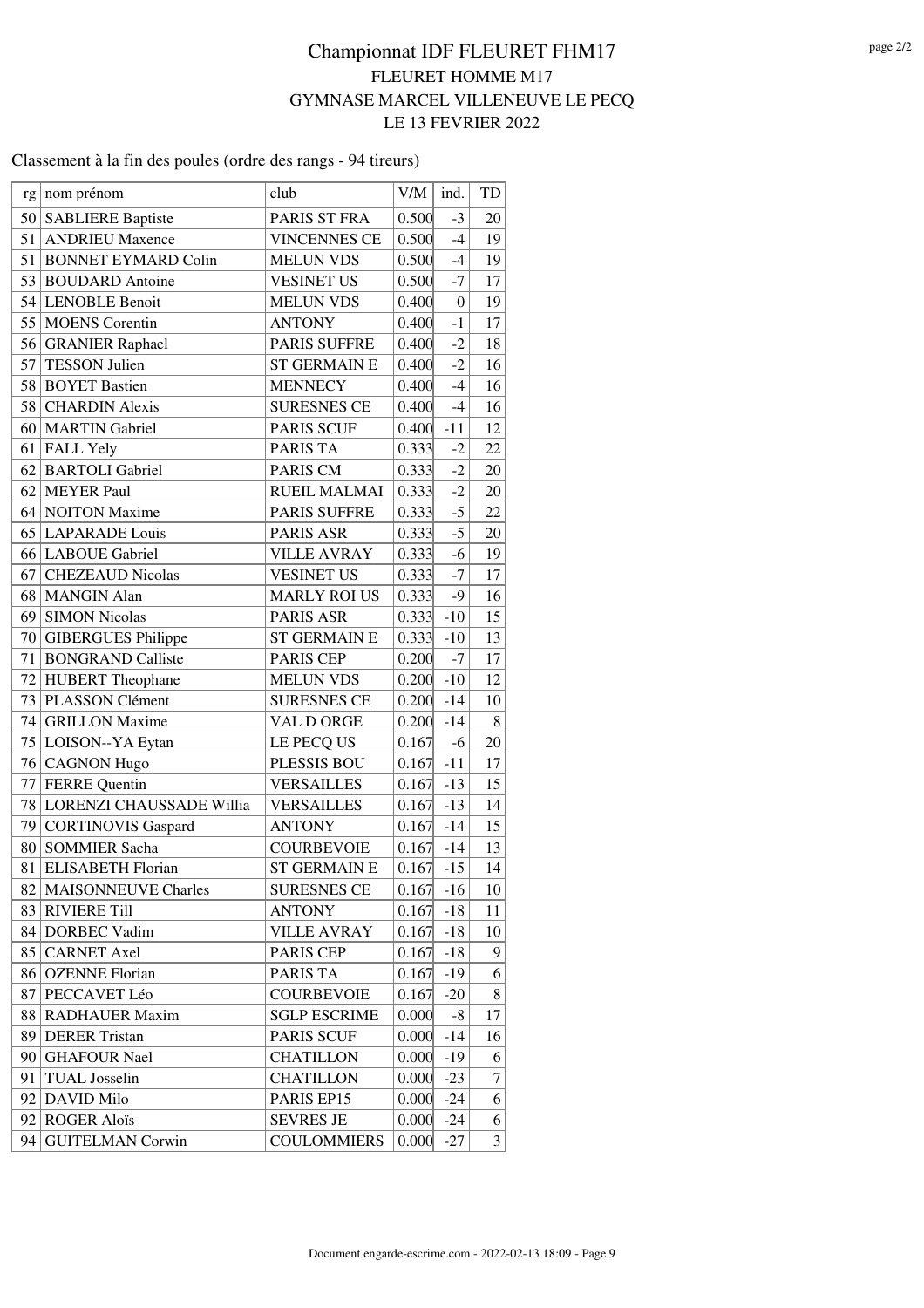|   | Tableau de 128                 |                     | Tableau de 64                  | Tableau de 32                        | Tableau de 16                   | Tableau de 8             |
|---|--------------------------------|---------------------|--------------------------------|--------------------------------------|---------------------------------|--------------------------|
|   | 1 DA SILVA Antoine             | PARIS TA            |                                |                                      |                                 |                          |
|   | $128$ ---------                |                     | DA SILVA Antoine               |                                      |                                 |                          |
|   |                                |                     |                                | DA SILVA Antoine                     |                                 |                          |
|   | 65 LAPARADE Louis              | <b>PARIS ASR</b>    | <b>LAPARADE</b> Louis          | 15/1                                 |                                 |                          |
|   | 64 NOITON Maxime               | <b>PARIS SUFFRE</b> | 15/9                           |                                      | DA SILVA Antoine                |                          |
|   | 33 BRASSEUR Kerian             | <b>MELUN VDS</b>    |                                |                                      | 15/11                           |                          |
|   | $96$ ---------                 |                     | <b>BRASSEUR Kerian</b>         |                                      |                                 |                          |
|   |                                |                     |                                | <b>HAENTJENS</b> Argan               |                                 |                          |
|   | 97 ---------                   |                     | <b>HAENTJENS</b> Argan         | 15/14                                |                                 |                          |
|   | 32 HAENTJENS Argan             | BLR92               |                                |                                      |                                 |                          |
|   | 17 BOYER Cyrille               | VAL D ORGE          |                                |                                      |                                 | DA SILVA Antoine<br>15/5 |
|   | $112$ ---------                |                     | <b>BOYER Cyrille</b>           |                                      |                                 |                          |
|   |                                |                     |                                | <b>BOYER Cyrille</b>                 |                                 |                          |
|   | 81 ELISABETH Florian           | <b>ST GERMAIN E</b> | <b>ELISABETH Florian</b>       | 15/11                                |                                 |                          |
|   | 48 CROCHET Thomas              | <b>SEVRES JE</b>    | 15/12                          |                                      |                                 |                          |
|   | 49 BOURHIS Pablo               | <b>CADETS ESSO</b>  |                                |                                      | <b>LANQUETIN Octave</b><br>15/8 |                          |
|   |                                |                     | <b>BOURHIS Pablo</b>           |                                      |                                 |                          |
|   | 80 SOMMIER Sacha               | <b>COURBEVOIE</b>   | 15/9                           | <b>LANQUETIN Octave</b>              |                                 |                          |
|   | $113$ ---------                |                     |                                | 15/11                                |                                 |                          |
|   | 16 LANQUETIN Octave            | <b>ANTONY</b>       | <b>LANQUETIN Octave</b>        |                                      |                                 |                          |
|   | 9 KYRIACO Alexandre            | <b>PARIS CEP</b>    |                                |                                      |                                 |                          |
|   |                                |                     | <b>KYRIACO</b> Alexandre       |                                      |                                 |                          |
|   | $120$ ---------                |                     |                                | <b>KYRIACO</b> Alexandre             |                                 |                          |
|   | 73 PLASSON Clément             | <b>SURESNES CE</b>  |                                | 15/6                                 |                                 |                          |
|   | 56 GRANIER Raphael             | <b>PARIS SUFFRE</b> | <b>GRANIER Raphael</b><br>15/8 |                                      |                                 |                          |
|   |                                |                     |                                |                                      | KYRIACO Alexandre               |                          |
|   | 41 GOLDSTEIN Elliott           | <b>ANTONY</b>       | RADHAUER Maxim                 |                                      | 15/4                            |                          |
|   | 88 RADHAUER Maxim              | <b>SGLP ESCRIME</b> | 15/8                           | <b>BOUCHARLAT Antonin</b>            |                                 |                          |
|   | $105$ ---------                |                     |                                | 15/7                                 |                                 |                          |
|   | 24 BOUCHARLAT Antonin          | BLR92               | <b>BOUCHARLAT Antonin</b>      |                                      |                                 |                          |
|   |                                |                     |                                |                                      |                                 | <b>LISBOA DE SOUSA</b>   |
|   | 25 FRABOULET Adrien            | <b>SURESNES CE</b>  | FRABOULET Adrien               |                                      |                                 | 15/10                    |
|   | $104$ ---------                |                     |                                |                                      |                                 |                          |
|   | 89 DERER Tristan               | PARIS SCUF          |                                | <b>LISBOA DE SOUSA Este</b><br>15/11 |                                 |                          |
|   |                                |                     | LISBOA DE SOUSA Este           |                                      |                                 |                          |
|   | 40 LISBOA DE SOUSA Este ANTONY |                     | 15/9                           |                                      | <b>LISBOA DE SOUSA Este</b>     |                          |
|   | 57 TESSON Julien               | <b>ST GERMAIN E</b> | <b>HUBERT</b> Theophane        |                                      | 15/8                            |                          |
|   | 72 HUBERT Theophane            | <b>MELUN VDS</b>    | 15/14                          |                                      |                                 |                          |
|   | $121$ ---------                |                     |                                | <b>MEDEIROS</b> Gaspard              |                                 |                          |
|   |                                |                     | <b>MEDEIROS</b> Gaspard        | 15/6                                 |                                 |                          |
| 8 | <b>MEDEIROS</b> Gaspard        | PARIS CEFC          |                                |                                      |                                 |                          |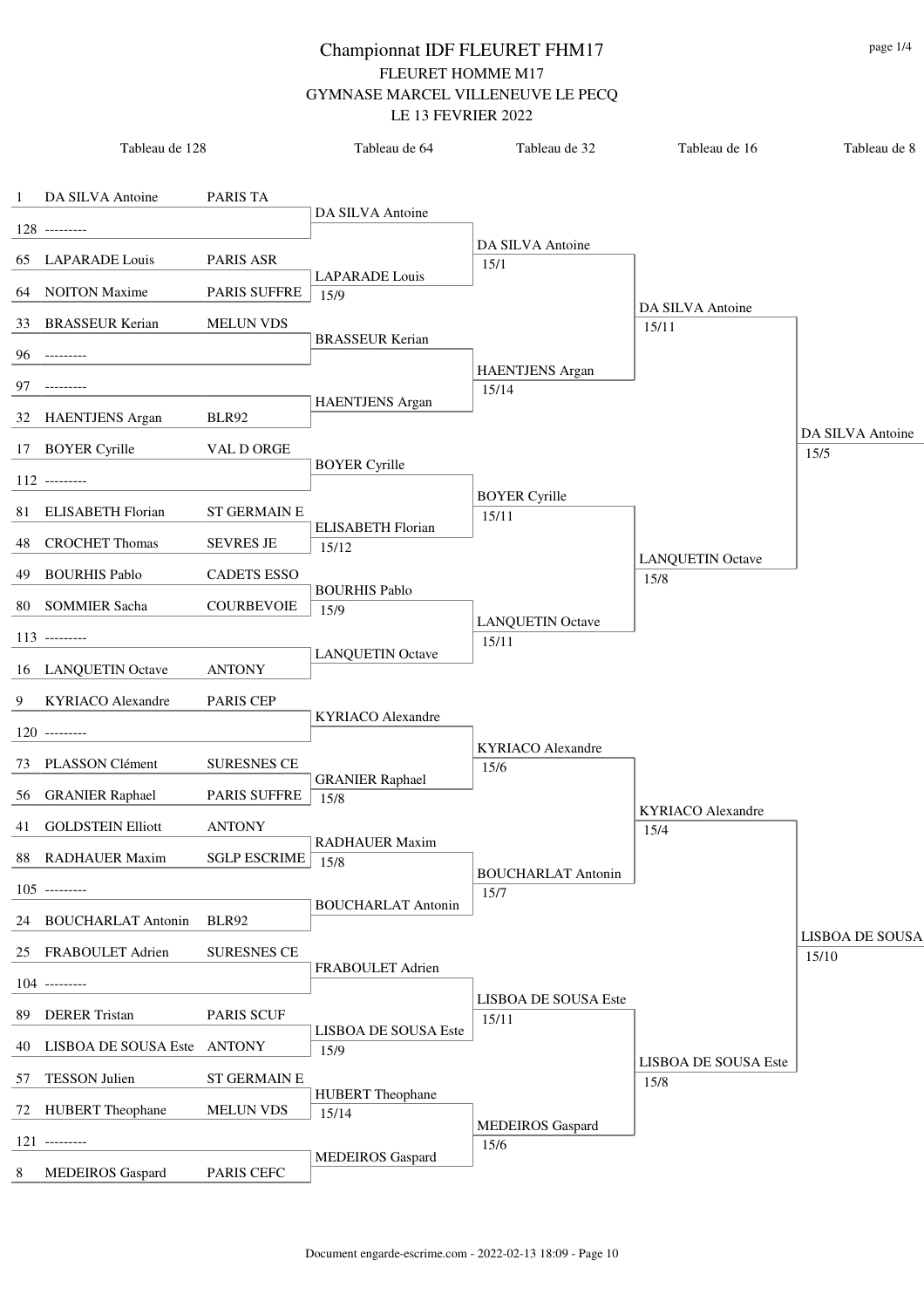|                | Tableau de 128                  |                     | Tableau de 64               | Tableau de 32                 | Tableau de 16                  | Tableau de 8                   |
|----------------|---------------------------------|---------------------|-----------------------------|-------------------------------|--------------------------------|--------------------------------|
| $\mathfrak{S}$ | TOULOT VERDIER Auq MELUN VDS    |                     |                             |                               |                                |                                |
|                | $124$ ---------                 |                     | <b>TOULOT VERDIER Auq</b>   |                               |                                |                                |
| 69             | <b>SIMON Nicolas</b>            | PARIS ASR           |                             | <b>TOULOT VERDIER Auq</b>     |                                |                                |
|                |                                 |                     | <b>MARTIN Gabriel</b>       | 15/6                          |                                |                                |
|                | 60 MARTIN Gabriel               | <b>PARIS SCUF</b>   | 15/11                       |                               | <b>TOULOT VERDIER Auq</b>      |                                |
|                | 37 BROUCA Marius                | PARIS TA            | <b>BROUCA Marius</b>        |                               | 15/10                          |                                |
|                | 92 ROGER Aloïs                  | <b>SEVRES JE</b>    | 15/3                        |                               |                                |                                |
|                | $101$ ---------                 |                     |                             | PLATOV Andreï<br>15/11        |                                |                                |
|                | 28 PLATOV Andreï                | <b>PARIS NORD</b>   | PLATOV Andreï               |                               |                                |                                |
|                | 21 HOGUET Baptiste              | PARIS NORD          |                             |                               |                                | <b>HOGUET Baptiste</b><br>15/8 |
|                |                                 |                     | <b>HOGUET Baptiste</b>      |                               |                                |                                |
|                | $108$ ---------                 |                     |                             | <b>HOGUET Baptiste</b>        |                                |                                |
|                | 85 CARNET Axel                  | <b>PARIS CEP</b>    | <b>BOISSEAUX Timothee</b>   | 15/6                          |                                |                                |
|                | 44 BOISSEAUX Timothee           | PARIS ASR           | 15/4                        |                               |                                |                                |
|                | 53 BOUDARD Antoine              | <b>VESINET US</b>   |                             |                               | <b>HOGUET Baptiste</b><br>15/7 |                                |
|                | 76 CAGNON Hugo                  | PLESSIS BOU         | <b>CAGNON Hugo</b><br>15/12 |                               |                                |                                |
|                | $117$ ---------                 |                     |                             | <b>AOUDIA</b> Selyan          |                                |                                |
|                |                                 |                     | <b>AOUDIA</b> Selyan        | 15/5                          |                                |                                |
|                | 12 AOUDIA Selyan                | <b>YERRES</b>       |                             |                               |                                |                                |
|                | 13 LE BORGNE Gabriel            | <b>PARIS CEP</b>    | LE BORGNE Gabriel           |                               |                                |                                |
|                | $116$ ---------                 |                     |                             |                               |                                |                                |
|                | 77 FERRE Quentin                | <b>VERSAILLES</b>   |                             | LE BORGNE Gabriel<br>15/12    |                                |                                |
|                | 52 BONNET EYMARD Coli MELUN VDS |                     | <b>BONNET EYMARD Coli</b>   |                               |                                |                                |
|                |                                 |                     | 15/5                        |                               | LE BORGNE Gabriel              |                                |
|                | 45 MISIAK Armand                | <b>MELUN VDS</b>    | MISIAK Armand               |                               | 15/10                          |                                |
|                | 84 DORBEC Vadim                 | <b>VILLE AVRAY</b>  | 15/6                        | <b>MISIAK</b> Armand          |                                |                                |
|                | $109$ ---------                 |                     |                             | 15/14                         |                                |                                |
|                | 20 VENDRYES Ronan               | <b>BLR92</b>        | <b>VENDRYES Ronan</b>       |                               |                                |                                |
|                | 29 RANJBARAN Daniel             | <b>ANTONY</b>       |                             |                               |                                | LE BORGNE Gabriel<br>15/9      |
|                | $100$ ---------                 |                     | <b>RANJBARAN</b> Daniel     |                               |                                |                                |
|                |                                 |                     |                             | <b>RANJBARAN Daniel</b>       |                                |                                |
|                | 93 DAVID Milo                   | PARIS EP15          | <b>ROY</b> Gabriel          | 15/11                         |                                |                                |
|                | 36 ROY Gabriel                  | <b>MENNECY</b>      | 15/4                        |                               | <b>NAUDIN</b> Antoine          |                                |
|                | 61 FALL Yely                    | PARIS TA            |                             |                               | 15/9                           |                                |
|                | 68 MANGIN Alan                  | <b>MARLY ROI US</b> | <b>MANGIN</b> Alan<br>15/12 |                               |                                |                                |
|                | $125$ ---------                 |                     |                             | <b>NAUDIN</b> Antoine<br>15/8 |                                |                                |
| $4 \quad$      | <b>NAUDIN</b> Antoine           | <b>MENNECY</b>      | <b>NAUDIN</b> Antoine       |                               |                                |                                |
|                |                                 |                     |                             |                               |                                |                                |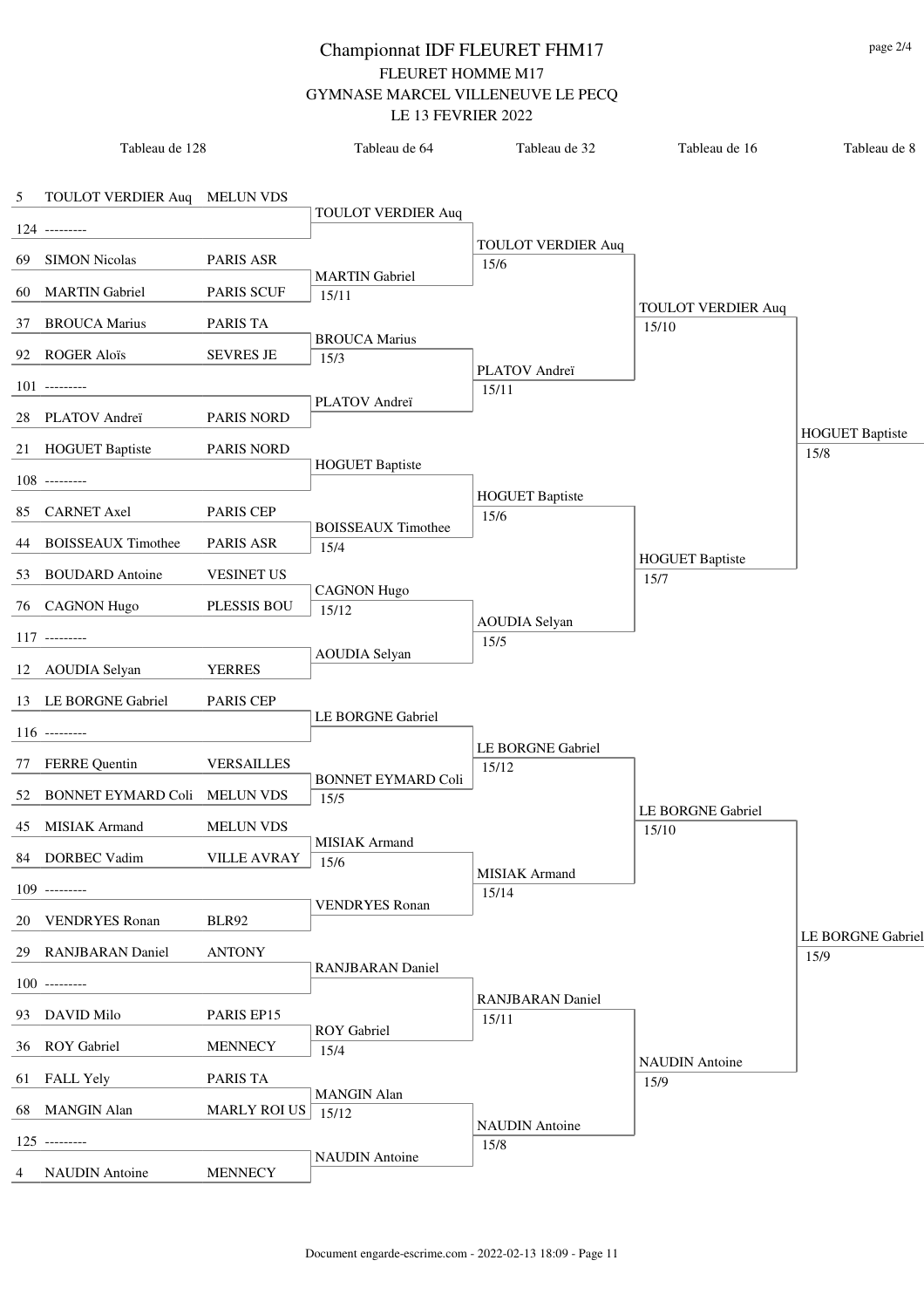| <b>BLARD</b> Quentin<br>BLR92<br>$\mathbf{3}$<br><b>BLARD</b> Quentin<br>$126$ ---------<br><b>BLARD</b> Quentin<br><b>CHEZEAUD Nicolas</b><br><b>VESINET US</b><br>67<br>15/5<br><b>CHEZEAUD Nicolas</b><br><b>BARTOLI</b> Gabriel<br>PARIS CM<br>62<br>15/12<br><b>BLARD</b> Quentin<br>35 RAMANANARIVO Tiary ANTONY<br>15/11<br>RAMANANARIVO Tiary<br>94 GUITELMAN Corwin<br><b>COULOMMIER</b><br>15/6<br>SIMON Timothée<br>99<br>15/9<br>SIMON Timothée<br>SIMON Timothée<br><b>YERRES</b><br>30<br><b>MARTIN</b> Camille<br>19 MARTIN Camille<br><b>CHAMPIGNY</b><br>15/13<br><b>MARTIN Camille</b><br>$110$ ---------<br><b>MARTIN Camille</b><br>83 RIVIERE Till<br><b>ANTONY</b><br>15/5<br>PRETET William<br>46 PRETET William<br><b>MENNECY</b><br>15/3<br><b>MARTIN Camille</b><br>51 ANDRIEU Maxence<br><b>VINCENNES C</b><br>15/9<br><b>ANDRIEU Maxence</b><br>VERSAILLES<br>78 LORENZI CHAUSSADE<br>15/14<br><b>ANANE</b> Zakariya<br>$115$ ---------<br>15/2<br><b>ANANE</b> Zakariya<br>14 ANANE Zakariya<br><b>PARIS CEP</b><br>11 BOUILLON Erwann<br><b>MELUN VDS</b><br><b>BOUILLON Erwann</b><br>$118$ --------<br><b>BOUILLON Erwann</b><br>75 LOISON--YA Eytan<br>LE PECQ US<br>15/1<br><b>LENOBLE Benoit</b><br>54 LENOBLE Benoit<br><b>MELUN VDS</b><br>15/12<br>CHOLVY Sacha<br>VINCENNES C<br>43 CHOLVY Sacha<br>15/14<br>CHOLVY Sacha<br>86 OZENNE Florian<br>PARIS TA<br>15/4<br>CHOLVY Sacha<br>$107$ ---------<br>15/12<br><b>ANATRELLA Malo</b><br>22 ANATRELLA Malo<br><b>TEAM FLEURE</b><br>CHOLVY Sacha<br>27 REY Yal<br>PARIS TA<br>15/2<br><b>REY Yal</b><br>$102$ ---------<br>MICHEL STRUB Helie<br><b>CHATILLON</b><br>91 TUAL Josselin<br>15/6<br>MICHEL STRUB Helie<br>38 MICHEL STRUB Helie<br><b>MELUN VDS</b><br>15/4<br>MICHEL STRUB Helie<br>59 CHARDIN Alexis<br><b>SURESNES CE</b><br>15/12<br><b>CHARDIN Alexis</b> | Tableau de 128 | Tableau de 64 | Tableau de 32 | Tableau de 16 | Tableau de 8 |
|----------------------------------------------------------------------------------------------------------------------------------------------------------------------------------------------------------------------------------------------------------------------------------------------------------------------------------------------------------------------------------------------------------------------------------------------------------------------------------------------------------------------------------------------------------------------------------------------------------------------------------------------------------------------------------------------------------------------------------------------------------------------------------------------------------------------------------------------------------------------------------------------------------------------------------------------------------------------------------------------------------------------------------------------------------------------------------------------------------------------------------------------------------------------------------------------------------------------------------------------------------------------------------------------------------------------------------------------------------------------------------------------------------------------------------------------------------------------------------------------------------------------------------------------------------------------------------------------------------------------------------------------------------------------------------------------------------------------------------------------------------------------------------------------------------------------------------------------------------------------|----------------|---------------|---------------|---------------|--------------|
|                                                                                                                                                                                                                                                                                                                                                                                                                                                                                                                                                                                                                                                                                                                                                                                                                                                                                                                                                                                                                                                                                                                                                                                                                                                                                                                                                                                                                                                                                                                                                                                                                                                                                                                                                                                                                                                                      |                |               |               |               |              |
|                                                                                                                                                                                                                                                                                                                                                                                                                                                                                                                                                                                                                                                                                                                                                                                                                                                                                                                                                                                                                                                                                                                                                                                                                                                                                                                                                                                                                                                                                                                                                                                                                                                                                                                                                                                                                                                                      |                |               |               |               |              |
|                                                                                                                                                                                                                                                                                                                                                                                                                                                                                                                                                                                                                                                                                                                                                                                                                                                                                                                                                                                                                                                                                                                                                                                                                                                                                                                                                                                                                                                                                                                                                                                                                                                                                                                                                                                                                                                                      |                |               |               |               |              |
|                                                                                                                                                                                                                                                                                                                                                                                                                                                                                                                                                                                                                                                                                                                                                                                                                                                                                                                                                                                                                                                                                                                                                                                                                                                                                                                                                                                                                                                                                                                                                                                                                                                                                                                                                                                                                                                                      |                |               |               |               |              |
|                                                                                                                                                                                                                                                                                                                                                                                                                                                                                                                                                                                                                                                                                                                                                                                                                                                                                                                                                                                                                                                                                                                                                                                                                                                                                                                                                                                                                                                                                                                                                                                                                                                                                                                                                                                                                                                                      |                |               |               |               |              |
|                                                                                                                                                                                                                                                                                                                                                                                                                                                                                                                                                                                                                                                                                                                                                                                                                                                                                                                                                                                                                                                                                                                                                                                                                                                                                                                                                                                                                                                                                                                                                                                                                                                                                                                                                                                                                                                                      |                |               |               |               |              |
|                                                                                                                                                                                                                                                                                                                                                                                                                                                                                                                                                                                                                                                                                                                                                                                                                                                                                                                                                                                                                                                                                                                                                                                                                                                                                                                                                                                                                                                                                                                                                                                                                                                                                                                                                                                                                                                                      |                |               |               |               |              |
|                                                                                                                                                                                                                                                                                                                                                                                                                                                                                                                                                                                                                                                                                                                                                                                                                                                                                                                                                                                                                                                                                                                                                                                                                                                                                                                                                                                                                                                                                                                                                                                                                                                                                                                                                                                                                                                                      |                |               |               |               |              |
|                                                                                                                                                                                                                                                                                                                                                                                                                                                                                                                                                                                                                                                                                                                                                                                                                                                                                                                                                                                                                                                                                                                                                                                                                                                                                                                                                                                                                                                                                                                                                                                                                                                                                                                                                                                                                                                                      |                |               |               |               |              |
|                                                                                                                                                                                                                                                                                                                                                                                                                                                                                                                                                                                                                                                                                                                                                                                                                                                                                                                                                                                                                                                                                                                                                                                                                                                                                                                                                                                                                                                                                                                                                                                                                                                                                                                                                                                                                                                                      |                |               |               |               |              |
|                                                                                                                                                                                                                                                                                                                                                                                                                                                                                                                                                                                                                                                                                                                                                                                                                                                                                                                                                                                                                                                                                                                                                                                                                                                                                                                                                                                                                                                                                                                                                                                                                                                                                                                                                                                                                                                                      |                |               |               |               |              |
|                                                                                                                                                                                                                                                                                                                                                                                                                                                                                                                                                                                                                                                                                                                                                                                                                                                                                                                                                                                                                                                                                                                                                                                                                                                                                                                                                                                                                                                                                                                                                                                                                                                                                                                                                                                                                                                                      |                |               |               |               |              |
|                                                                                                                                                                                                                                                                                                                                                                                                                                                                                                                                                                                                                                                                                                                                                                                                                                                                                                                                                                                                                                                                                                                                                                                                                                                                                                                                                                                                                                                                                                                                                                                                                                                                                                                                                                                                                                                                      |                |               |               |               |              |
|                                                                                                                                                                                                                                                                                                                                                                                                                                                                                                                                                                                                                                                                                                                                                                                                                                                                                                                                                                                                                                                                                                                                                                                                                                                                                                                                                                                                                                                                                                                                                                                                                                                                                                                                                                                                                                                                      |                |               |               |               |              |
|                                                                                                                                                                                                                                                                                                                                                                                                                                                                                                                                                                                                                                                                                                                                                                                                                                                                                                                                                                                                                                                                                                                                                                                                                                                                                                                                                                                                                                                                                                                                                                                                                                                                                                                                                                                                                                                                      |                |               |               |               |              |
|                                                                                                                                                                                                                                                                                                                                                                                                                                                                                                                                                                                                                                                                                                                                                                                                                                                                                                                                                                                                                                                                                                                                                                                                                                                                                                                                                                                                                                                                                                                                                                                                                                                                                                                                                                                                                                                                      |                |               |               |               |              |
|                                                                                                                                                                                                                                                                                                                                                                                                                                                                                                                                                                                                                                                                                                                                                                                                                                                                                                                                                                                                                                                                                                                                                                                                                                                                                                                                                                                                                                                                                                                                                                                                                                                                                                                                                                                                                                                                      |                |               |               |               |              |
|                                                                                                                                                                                                                                                                                                                                                                                                                                                                                                                                                                                                                                                                                                                                                                                                                                                                                                                                                                                                                                                                                                                                                                                                                                                                                                                                                                                                                                                                                                                                                                                                                                                                                                                                                                                                                                                                      |                |               |               |               |              |
|                                                                                                                                                                                                                                                                                                                                                                                                                                                                                                                                                                                                                                                                                                                                                                                                                                                                                                                                                                                                                                                                                                                                                                                                                                                                                                                                                                                                                                                                                                                                                                                                                                                                                                                                                                                                                                                                      |                |               |               |               |              |
|                                                                                                                                                                                                                                                                                                                                                                                                                                                                                                                                                                                                                                                                                                                                                                                                                                                                                                                                                                                                                                                                                                                                                                                                                                                                                                                                                                                                                                                                                                                                                                                                                                                                                                                                                                                                                                                                      |                |               |               |               |              |
|                                                                                                                                                                                                                                                                                                                                                                                                                                                                                                                                                                                                                                                                                                                                                                                                                                                                                                                                                                                                                                                                                                                                                                                                                                                                                                                                                                                                                                                                                                                                                                                                                                                                                                                                                                                                                                                                      |                |               |               |               |              |
|                                                                                                                                                                                                                                                                                                                                                                                                                                                                                                                                                                                                                                                                                                                                                                                                                                                                                                                                                                                                                                                                                                                                                                                                                                                                                                                                                                                                                                                                                                                                                                                                                                                                                                                                                                                                                                                                      |                |               |               |               |              |
|                                                                                                                                                                                                                                                                                                                                                                                                                                                                                                                                                                                                                                                                                                                                                                                                                                                                                                                                                                                                                                                                                                                                                                                                                                                                                                                                                                                                                                                                                                                                                                                                                                                                                                                                                                                                                                                                      |                |               |               |               |              |
|                                                                                                                                                                                                                                                                                                                                                                                                                                                                                                                                                                                                                                                                                                                                                                                                                                                                                                                                                                                                                                                                                                                                                                                                                                                                                                                                                                                                                                                                                                                                                                                                                                                                                                                                                                                                                                                                      |                |               |               |               |              |
|                                                                                                                                                                                                                                                                                                                                                                                                                                                                                                                                                                                                                                                                                                                                                                                                                                                                                                                                                                                                                                                                                                                                                                                                                                                                                                                                                                                                                                                                                                                                                                                                                                                                                                                                                                                                                                                                      |                |               |               |               |              |
|                                                                                                                                                                                                                                                                                                                                                                                                                                                                                                                                                                                                                                                                                                                                                                                                                                                                                                                                                                                                                                                                                                                                                                                                                                                                                                                                                                                                                                                                                                                                                                                                                                                                                                                                                                                                                                                                      |                |               |               |               |              |
|                                                                                                                                                                                                                                                                                                                                                                                                                                                                                                                                                                                                                                                                                                                                                                                                                                                                                                                                                                                                                                                                                                                                                                                                                                                                                                                                                                                                                                                                                                                                                                                                                                                                                                                                                                                                                                                                      |                |               |               |               |              |
|                                                                                                                                                                                                                                                                                                                                                                                                                                                                                                                                                                                                                                                                                                                                                                                                                                                                                                                                                                                                                                                                                                                                                                                                                                                                                                                                                                                                                                                                                                                                                                                                                                                                                                                                                                                                                                                                      |                |               |               |               |              |
|                                                                                                                                                                                                                                                                                                                                                                                                                                                                                                                                                                                                                                                                                                                                                                                                                                                                                                                                                                                                                                                                                                                                                                                                                                                                                                                                                                                                                                                                                                                                                                                                                                                                                                                                                                                                                                                                      |                |               |               |               |              |
|                                                                                                                                                                                                                                                                                                                                                                                                                                                                                                                                                                                                                                                                                                                                                                                                                                                                                                                                                                                                                                                                                                                                                                                                                                                                                                                                                                                                                                                                                                                                                                                                                                                                                                                                                                                                                                                                      |                |               |               |               |              |
|                                                                                                                                                                                                                                                                                                                                                                                                                                                                                                                                                                                                                                                                                                                                                                                                                                                                                                                                                                                                                                                                                                                                                                                                                                                                                                                                                                                                                                                                                                                                                                                                                                                                                                                                                                                                                                                                      |                |               |               |               |              |
| 70 GIBERGUES Philippe<br><b>ST GERMAIN E</b><br>15/6                                                                                                                                                                                                                                                                                                                                                                                                                                                                                                                                                                                                                                                                                                                                                                                                                                                                                                                                                                                                                                                                                                                                                                                                                                                                                                                                                                                                                                                                                                                                                                                                                                                                                                                                                                                                                 |                |               |               |               |              |
| <b>BLIVET Marius</b><br>$123$ ---------<br>15/12                                                                                                                                                                                                                                                                                                                                                                                                                                                                                                                                                                                                                                                                                                                                                                                                                                                                                                                                                                                                                                                                                                                                                                                                                                                                                                                                                                                                                                                                                                                                                                                                                                                                                                                                                                                                                     |                |               |               |               |              |
| <b>BLIVET Marius</b><br><b>BLIVET Marius</b><br>PARIS NORD<br>6                                                                                                                                                                                                                                                                                                                                                                                                                                                                                                                                                                                                                                                                                                                                                                                                                                                                                                                                                                                                                                                                                                                                                                                                                                                                                                                                                                                                                                                                                                                                                                                                                                                                                                                                                                                                      |                |               |               |               |              |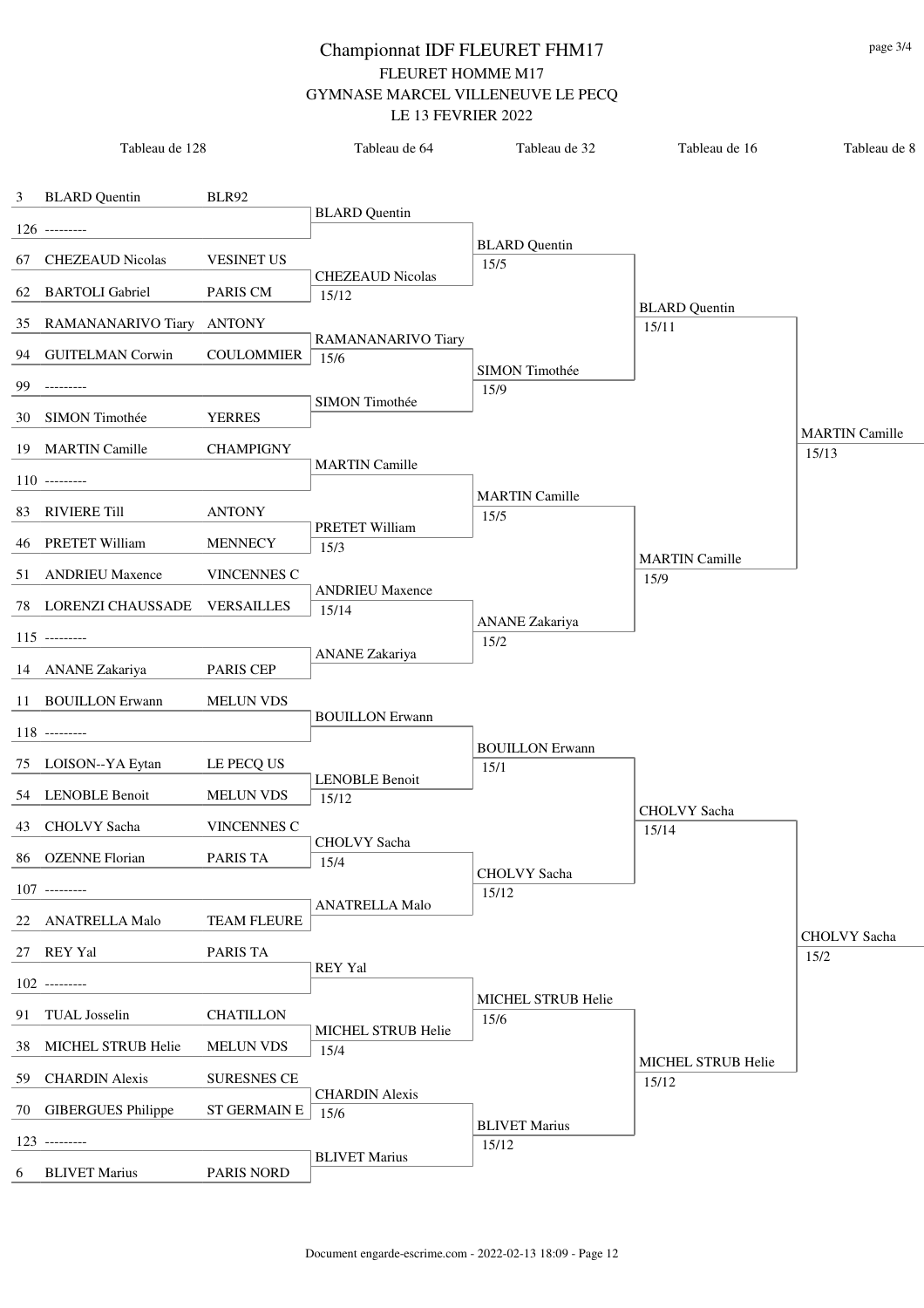|                 | Tableau de 128                     |                     | Tableau de 64                    | Tableau de 32            | Tableau de 16           | Tableau de 8                    |
|-----------------|------------------------------------|---------------------|----------------------------------|--------------------------|-------------------------|---------------------------------|
| $7\overline{ }$ | ANDRIAMASINARIVO                   | MEAUX CE            | ANDRIAMASINARIVO                 |                          |                         |                                 |
|                 | $122$ ---------                    |                     |                                  |                          |                         |                                 |
|                 | 71 BONGRAND Calliste               | <b>PARIS CEP</b>    |                                  | ANDRIAMASINARIVO<br>15/9 |                         |                                 |
|                 | 58 BOYET Bastien                   | <b>MENNECY</b>      | <b>BONGRAND Calliste</b><br>15/9 |                          | <b>ANDRIAMASINARIVO</b> |                                 |
|                 | 39 BROUSSE Lucca                   | <b>TEAM FLEURE</b>  | <b>BROUSSE</b> Lucca             |                          | 15/7                    |                                 |
|                 | 90 GHAFOUR Nael                    | <b>CHATILLON</b>    | 15/1                             | <b>BROUSSE</b> Lucca     |                         |                                 |
|                 | $103$ ---------                    |                     | <b>BOYER</b> Etienne             | 15/4                     |                         |                                 |
|                 | 26 BOYER Etienne                   | <b>VILLEJUIF US</b> |                                  |                          |                         | ANDRIAMASINARI                  |
|                 | 23 GROS Alexandre                  | <b>SURESNES CE</b>  |                                  |                          |                         | 15/14                           |
|                 | $106$ ---------                    |                     | <b>GROS</b> Alexandre            |                          |                         |                                 |
|                 |                                    |                     |                                  | <b>GROS</b> Alexandre    |                         |                                 |
|                 | 87 PECCAVET Léo                    | <b>COURBEVOIE</b>   | <b>GOURDAIN Paul</b>             | 15/6                     |                         |                                 |
|                 | 42 GOURDAIN Paul                   | <b>VERSAILLES</b>   | 15/14                            |                          | YANG Mathieu            |                                 |
|                 | 55 MOENS Corentin                  | <b>ANTONY</b>       |                                  |                          | 15/8                    |                                 |
|                 | 74 GRILLON Maxime                  | VAL D ORGE          | <b>MOENS</b> Corentin<br>15/1    | YANG Mathieu             |                         |                                 |
|                 | $119$ ---------                    |                     |                                  | 15/9                     |                         |                                 |
|                 | 10 YANG Mathieu                    | <b>PARIS CEP</b>    | YANG Mathieu                     |                          |                         |                                 |
|                 | 15 WATSON Guillaume                | <b>MELUN VDS</b>    |                                  |                          |                         |                                 |
|                 | $114$ ---------                    |                     | <b>WATSON</b> Guillaume          |                          |                         |                                 |
|                 |                                    |                     |                                  | <b>WATSON</b> Guillaume  |                         |                                 |
|                 | 79 CORTINOVIS Gaspard              | <b>ANTONY</b>       | <b>SABLIERE Baptiste</b>         | 15/7                     |                         |                                 |
|                 | 50 SABLIERE Baptiste               | PARIS ST FRA        | 15/2                             |                          | <b>WATSON</b> Guillaume |                                 |
|                 | 47 CYNAMON Baptiste                | NOGENT LE PX        |                                  |                          | 15/5                    |                                 |
|                 | 82 MAISONNEUVE Charles SURESNES CE |                     | <b>CYNAMON Baptiste</b><br>15/11 | DE MONDENARD Felix       |                         |                                 |
|                 | $111$ ---------                    |                     |                                  | 15/12                    |                         |                                 |
|                 | 18 DE MONDENARD Felix BLR92        |                     | DE MONDENARD Felix               |                          |                         |                                 |
|                 | 31 MARIN Elie                      | BLR92               |                                  |                          |                         | <b>WATSON Guillaume</b><br>15/6 |
|                 | 98 ---------                       |                     | <b>MARIN</b> Elie                |                          |                         |                                 |
|                 |                                    |                     |                                  | <b>MARIN</b> Elie        |                         |                                 |
| 95              |                                    |                     | <b>LAHITTE Lucas</b>             | 15/10                    |                         |                                 |
|                 | 34 LAHITTE Lucas                   | <b>TRAPPES EC</b>   |                                  |                          | <b>MARIN</b> Elie       |                                 |
|                 | 63 MEYER Paul                      | <b>RUEIL MALMA</b>  | <b>MEYER Paul</b>                |                          | 15/14                   |                                 |
|                 | 66 LABOUE Gabriel                  | <b>VILLE AVRAY</b>  | 15/3                             | <b>MEYER Paul</b>        |                         |                                 |
|                 | $127$ ---------                    |                     |                                  | 15/8                     |                         |                                 |
| 2               | <b>SALOME Noa</b>                  | ST NOM LA BR        | <b>SALOME</b> Noa                |                          |                         |                                 |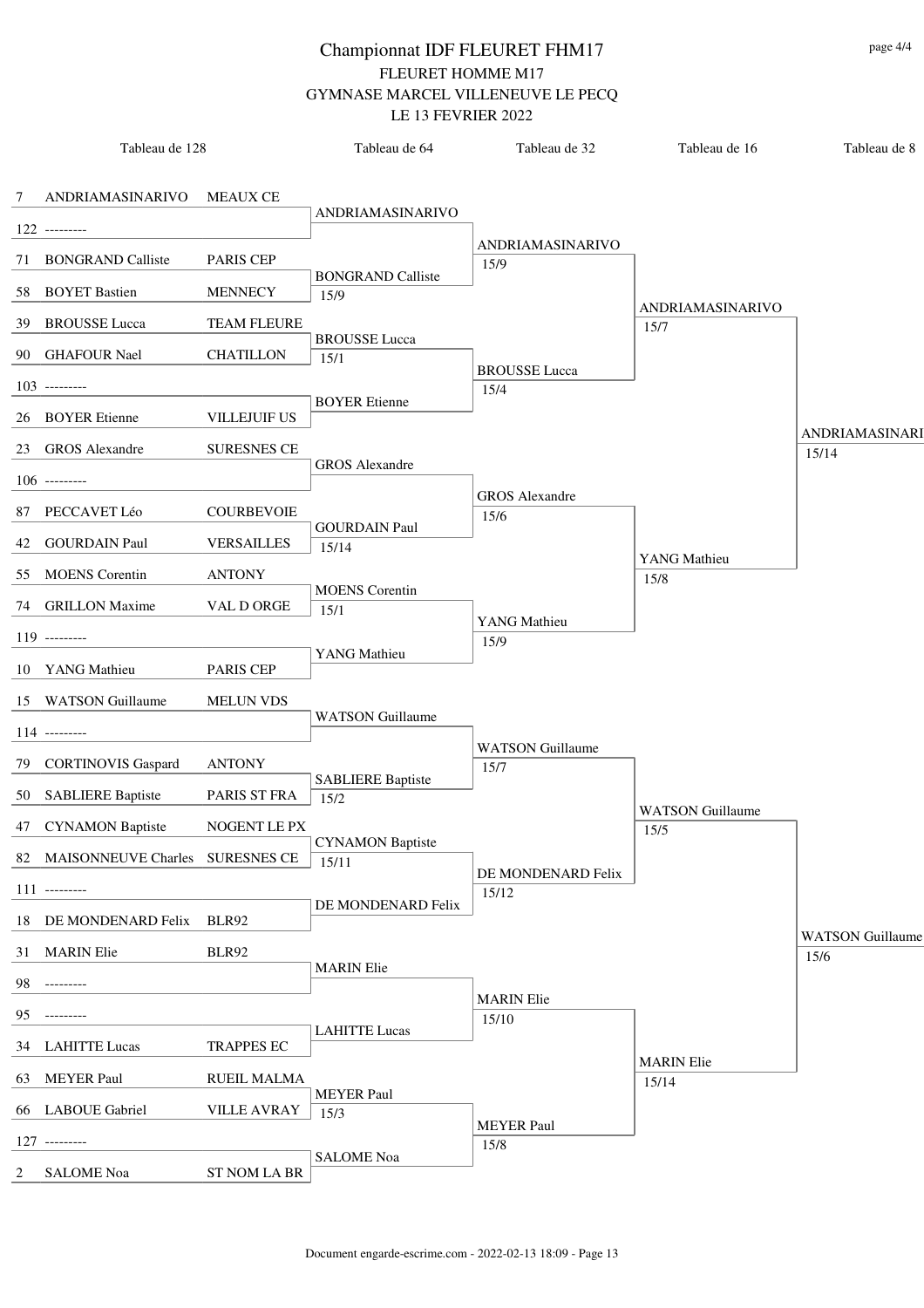|    | Tableau de 64                  |                     | Tableau de 32                    | Tableau de 16                   |                                    |
|----|--------------------------------|---------------------|----------------------------------|---------------------------------|------------------------------------|
| 1  | DA SILVA Antoine               | PARIS TA            |                                  |                                 |                                    |
| 64 | <b>LAPARADE</b> Louis          | PARIS ASR           | DA SILVA Antoine                 |                                 |                                    |
|    |                                |                     | 15/1                             | DA SILVA Antoine                |                                    |
| 33 | <b>BRASSEUR Kerian</b>         | <b>MELUN VDS</b>    | <b>HAENTJENS</b> Argan           | 15/11                           |                                    |
|    | 32 HAENTJENS Argan             | BLR92               | 15/14                            |                                 | DA SILVA Antoine                   |
| 17 | <b>BOYER Cyrille</b>           | VAL D ORGE          |                                  |                                 | 15/5                               |
| 48 | <b>ELISABETH Florian</b>       | <b>ST GERMAIN E</b> | <b>BOYER Cyrille</b><br>15/11    |                                 |                                    |
| 49 | <b>BOURHIS Pablo</b>           | <b>CADETS ESSON</b> |                                  | <b>LANQUETIN Octave</b><br>15/8 |                                    |
| 16 | <b>LANQUETIN Octave</b>        | <b>ANTONY</b>       | <b>LANQUETIN Octave</b><br>15/11 |                                 |                                    |
| 9  | <b>KYRIACO</b> Alexandre       | <b>PARIS CEP</b>    |                                  |                                 |                                    |
|    |                                |                     | <b>KYRIACO</b> Alexandre         |                                 |                                    |
| 56 | <b>GRANIER Raphael</b>         | PARIS SUFFRE        | 15/6                             | <b>KYRIACO</b> Alexandre        |                                    |
| 41 | <b>RADHAUER Maxim</b>          | <b>SGLP ESCRIME</b> | <b>BOUCHARLAT Antonin</b>        | 15/4                            |                                    |
| 24 | <b>BOUCHARLAT Antonin</b>      | <b>BLR92</b>        | 15/7                             |                                 |                                    |
| 25 | FRABOULET Adrien               | <b>SURESNES CE</b>  |                                  |                                 | <b>LISBOA DE SOUSA Es</b><br>15/10 |
| 40 | LISBOA DE SOUSA Esteban        | <b>ANTONY</b>       | LISBOA DE SOUSA Esteban<br>15/11 |                                 |                                    |
| 57 | <b>HUBERT</b> Theophane        | <b>MELUN VDS</b>    |                                  | LISBOA DE SOUSA Esteban<br>15/8 |                                    |
| 8  | <b>MEDEIROS</b> Gaspard        | PARIS CEFC          | <b>MEDEIROS</b> Gaspard          |                                 |                                    |
|    |                                |                     | 15/6                             |                                 |                                    |
| 5  | <b>TOULOT VERDIER Auquelin</b> | <b>MELUN VDS</b>    | <b>TOULOT VERDIER Auquelin</b>   |                                 |                                    |
| 60 | <b>MARTIN</b> Gabriel          | <b>PARIS SCUF</b>   | 15/6                             | <b>TOULOT VERDIER Auquelin</b>  |                                    |
| 37 | <b>BROUCA Marius</b>           | PARIS TA            | PLATOV Andreï                    | 15/10                           |                                    |
| 28 | PLATOV Andreï                  | <b>PARIS NORD</b>   | 15/11                            |                                 |                                    |
|    | 21 HOGUET Baptiste             | <b>PARIS NORD</b>   |                                  |                                 | <b>HOGUET Baptiste</b><br>15/8     |
|    | 44 BOISSEAUX Timothee          | PARIS ASR           | <b>HOGUET Baptiste</b><br>15/6   |                                 |                                    |
| 53 | <b>CAGNON Hugo</b>             | PLESSIS BOU         |                                  | <b>HOGUET Baptiste</b>          |                                    |
|    |                                |                     | <b>AOUDIA Selyan</b>             | 15/7                            |                                    |
| 12 | <b>AOUDIA Selyan</b>           | <b>YERRES</b>       | 15/5                             |                                 |                                    |
|    | 13 LE BORGNE Gabriel           | <b>PARIS CEP</b>    | LE BORGNE Gabriel                |                                 |                                    |
| 52 | <b>BONNET EYMARD Colin</b>     | <b>MELUN VDS</b>    | 15/12                            | LE BORGNE Gabriel               |                                    |
| 45 | MISIAK Armand                  | <b>MELUN VDS</b>    |                                  | 15/10                           |                                    |
| 20 | <b>VENDRYES</b> Ronan          | <b>BLR92</b>        | <b>MISIAK</b> Armand<br>15/14    |                                 |                                    |
| 29 | <b>RANJBARAN</b> Daniel        | <b>ANTONY</b>       |                                  |                                 | LE BORGNE Gabriel<br>15/9          |
| 36 | <b>ROY</b> Gabriel             | <b>MENNECY</b>      | RANJBARAN Daniel                 |                                 |                                    |
|    |                                |                     | 15/11                            | <b>NAUDIN</b> Antoine           |                                    |
| 61 | <b>MANGIN Alan</b>             | <b>MARLY ROI US</b> | <b>NAUDIN</b> Antoine            | 15/9                            |                                    |
| 4  | <b>NAUDIN</b> Antoine          | <b>MENNECY</b>      | 15/8                             |                                 |                                    |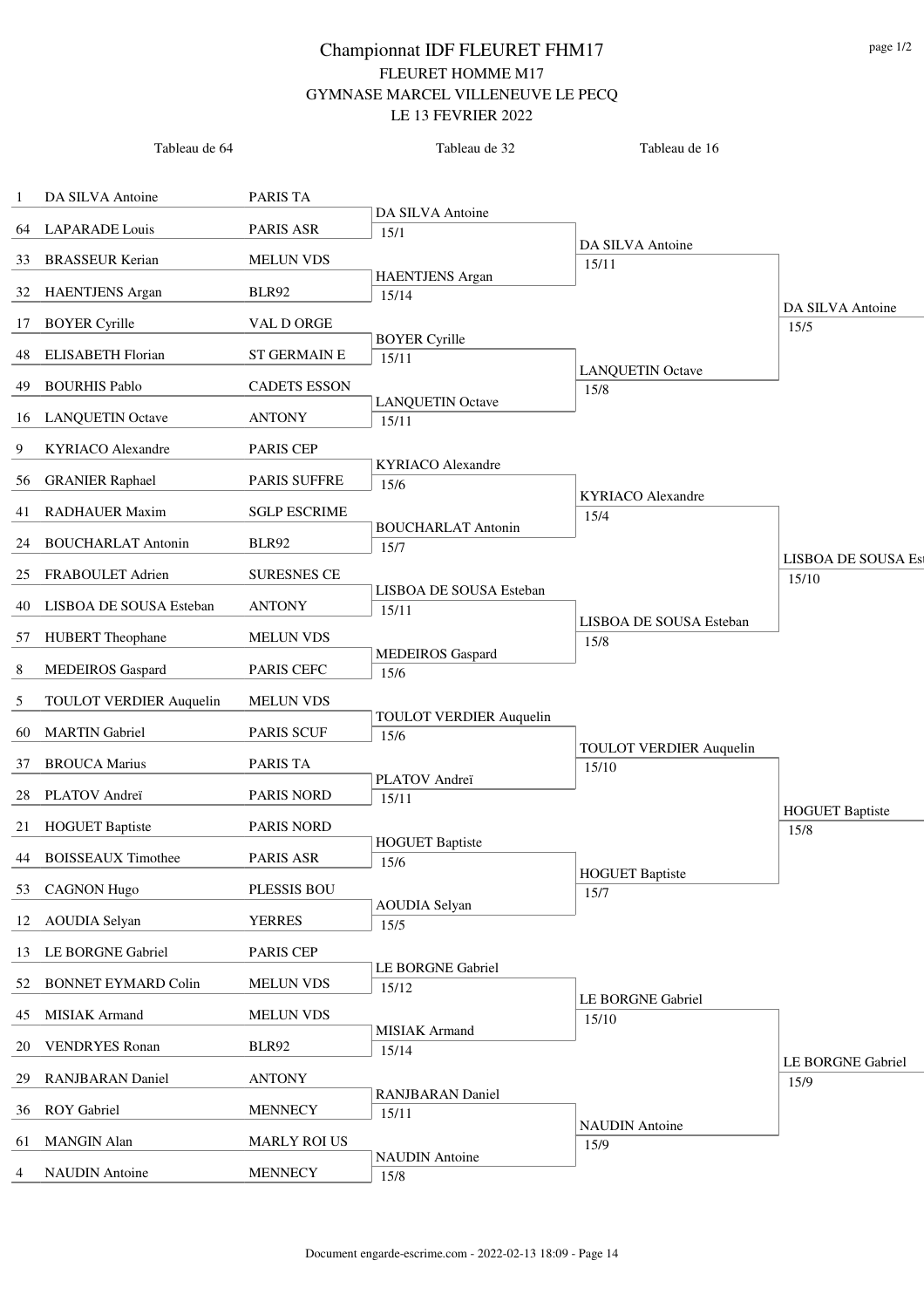|    | Tableau de 64            |                     | Tableau de 32                 | Tableau de 16                 |                                 |
|----|--------------------------|---------------------|-------------------------------|-------------------------------|---------------------------------|
| 3  | <b>BLARD</b> Quentin     | BLR92               |                               |                               |                                 |
| 62 | <b>CHEZEAUD Nicolas</b>  | <b>VESINET US</b>   | <b>BLARD</b> Quentin          |                               |                                 |
|    |                          |                     | 15/5                          | <b>BLARD</b> Quentin          |                                 |
| 35 | RAMANANARIVO Tiary       | <b>ANTONY</b>       | SIMON Timothée                | 15/11                         |                                 |
| 30 | SIMON Timothée           | <b>YERRES</b>       | 15/9                          |                               | <b>MARTIN</b> Camille           |
| 19 | <b>MARTIN Camille</b>    | <b>CHAMPIGNY MA</b> |                               |                               | 15/13                           |
|    | 46 PRETET William        | <b>MENNECY</b>      | <b>MARTIN Camille</b><br>15/5 |                               |                                 |
| 51 | <b>ANDRIEU Maxence</b>   | <b>VINCENNES CE</b> |                               | <b>MARTIN Camille</b><br>15/9 |                                 |
|    | 14 ANANE Zakariya        | <b>PARIS CEP</b>    | <b>ANANE</b> Zakariya<br>15/2 |                               |                                 |
| 11 | <b>BOUILLON Erwann</b>   | <b>MELUN VDS</b>    |                               |                               |                                 |
|    |                          |                     | <b>BOUILLON Erwann</b>        |                               |                                 |
|    | 54 LENOBLE Benoit        | <b>MELUN VDS</b>    | 15/1                          | CHOLVY Sacha                  |                                 |
| 43 | CHOLVY Sacha             | <b>VINCENNES CE</b> | <b>CHOLVY</b> Sacha           | 15/14                         |                                 |
| 22 | <b>ANATRELLA Malo</b>    | <b>TEAM FLEURET</b> | 15/12                         |                               | CHOLVY Sacha                    |
| 27 | <b>REY Yal</b>           | <b>PARIS TA</b>     |                               |                               | 15/2                            |
| 38 | MICHEL STRUB Helie       | <b>MELUN VDS</b>    | MICHEL STRUB Helie<br>15/6    |                               |                                 |
| 59 | <b>CHARDIN</b> Alexis    | <b>SURESNES CE</b>  |                               | MICHEL STRUB Helie            |                                 |
|    | <b>BLIVET Marius</b>     | <b>PARIS NORD</b>   | <b>BLIVET Marius</b>          | 15/12                         |                                 |
| 6  |                          |                     | 15/12                         |                               |                                 |
| 7  | ANDRIAMASINARIVO Noah    | <b>MEAUX CE</b>     | ANDRIAMASINARIVO Noah         |                               |                                 |
| 58 | <b>BONGRAND Calliste</b> | <b>PARIS CEP</b>    | 15/9                          | ANDRIAMASINARIVO Noah         |                                 |
| 39 | <b>BROUSSE</b> Lucca     | <b>TEAM FLEURET</b> |                               | 15/7                          |                                 |
|    | 26 BOYER Etienne         | <b>VILLEJUIF US</b> | <b>BROUSSE</b> Lucca<br>15/4  |                               |                                 |
| 23 | <b>GROS</b> Alexandre    | <b>SURESNES CE</b>  |                               |                               | ANDRIAMASINARIVO<br>15/14       |
|    | 42 GOURDAIN Paul         | <b>VERSAILLES</b>   | <b>GROS</b> Alexandre<br>15/6 |                               |                                 |
| 55 | <b>MOENS</b> Corentin    | <b>ANTONY</b>       |                               | YANG Mathieu                  |                                 |
|    |                          |                     | YANG Mathieu                  | 15/8                          |                                 |
|    | 10 YANG Mathieu          | <b>PARIS CEP</b>    | 15/9                          |                               |                                 |
| 15 | <b>WATSON Guillaume</b>  | <b>MELUN VDS</b>    | <b>WATSON Guillaume</b>       |                               |                                 |
| 50 | <b>SABLIERE Baptiste</b> | PARIS ST FRA        | 15/7                          | <b>WATSON</b> Guillaume       |                                 |
| 47 | <b>CYNAMON Baptiste</b>  | NOGENT LE PX        |                               | 15/5                          |                                 |
| 18 | DE MONDENARD Felix       | <b>BLR92</b>        | DE MONDENARD Felix<br>15/12   |                               |                                 |
| 31 | <b>MARIN Elie</b>        | <b>BLR92</b>        |                               |                               | <b>WATSON</b> Guillaume<br>15/6 |
| 34 | <b>LAHITTE Lucas</b>     | <b>TRAPPES EC</b>   | <b>MARIN</b> Elie             |                               |                                 |
|    |                          |                     | 15/10                         | <b>MARIN</b> Elie             |                                 |
| 63 | <b>MEYER Paul</b>        | RUEIL MALMAI        | <b>MEYER Paul</b>             | 15/14                         |                                 |
| 2  | <b>SALOME</b> Noa        | <b>ST NOM LA BR</b> | 15/8                          |                               |                                 |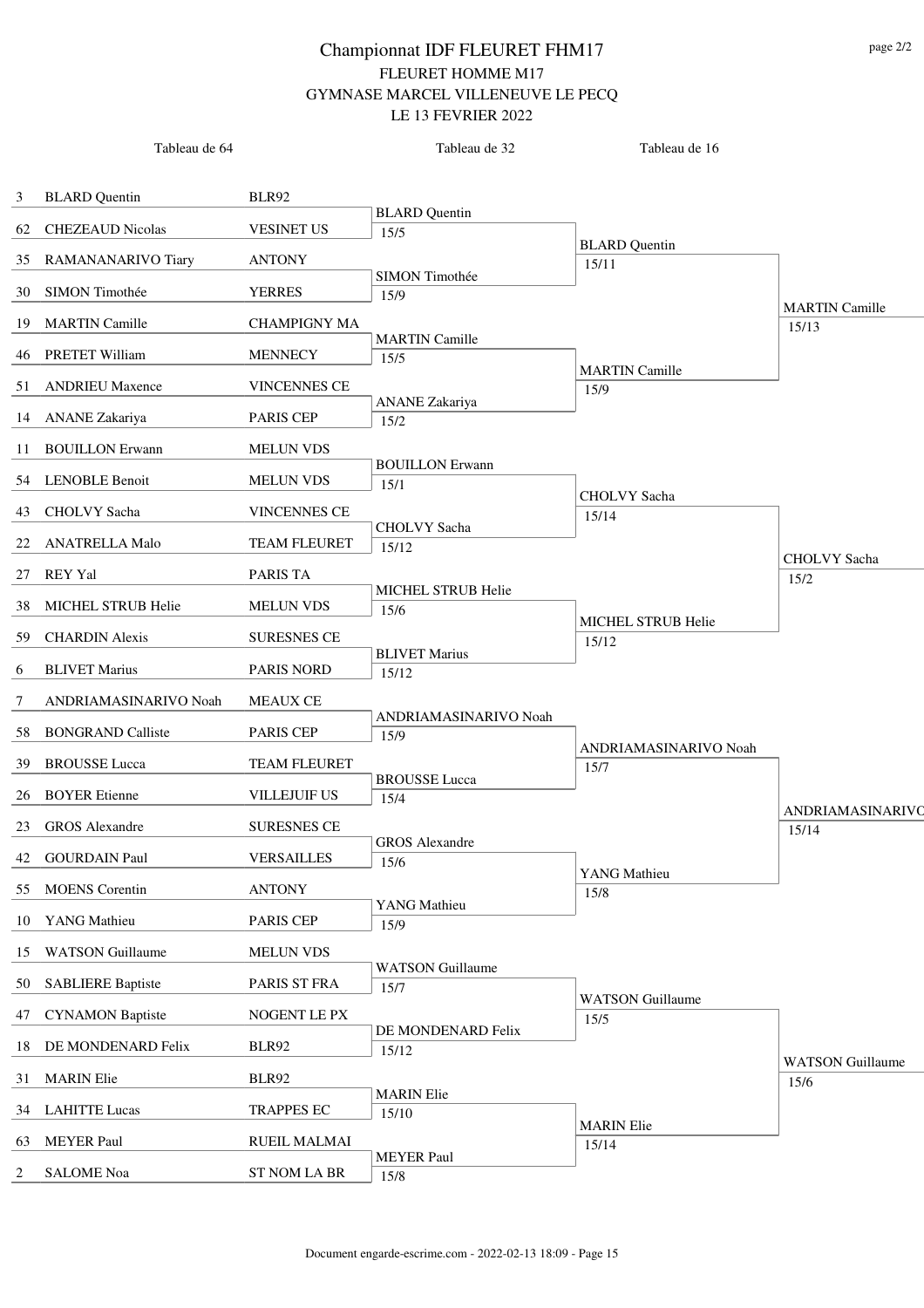|                | Tableau de 8            |                     | Demi-finales                    | Finale                         |                  |
|----------------|-------------------------|---------------------|---------------------------------|--------------------------------|------------------|
| $\mathbf{1}$   | DA SILVA Antoine        | PARIS TA            | DA SILVA Antoine                |                                |                  |
| 8              | LISBOA DE SOUSA Esteban | <b>ANTONY</b>       | 15/8                            |                                |                  |
| 5              | <b>HOGUET Baptiste</b>  | <b>PARIS NORD</b>   |                                 | DA SILVA Antoine<br>15/10      |                  |
| $\overline{4}$ | LE BORGNE Gabriel       | <b>PARIS CEP</b>    | <b>HOGUET Baptiste</b><br>15/12 |                                | DA SILVA Antoine |
| 3              | <b>MARTIN Camille</b>   | <b>CHAMPIGNY MA</b> |                                 |                                | 15/11            |
| 6              | <b>CHOLVY</b> Sacha     | <b>VINCENNES CE</b> | <b>MARTIN</b> Camille<br>15/11  |                                |                  |
| 7              | ANDRIAMASINARIVO Noah   | <b>MEAUX CE</b>     |                                 | ANDRIAMASINARIVO Noah<br>15/10 |                  |
| 2              | <b>WATSON Guillaume</b> | <b>MELUN VDS</b>    | ANDRIAMASINARIVO Noah<br>15/9   |                                |                  |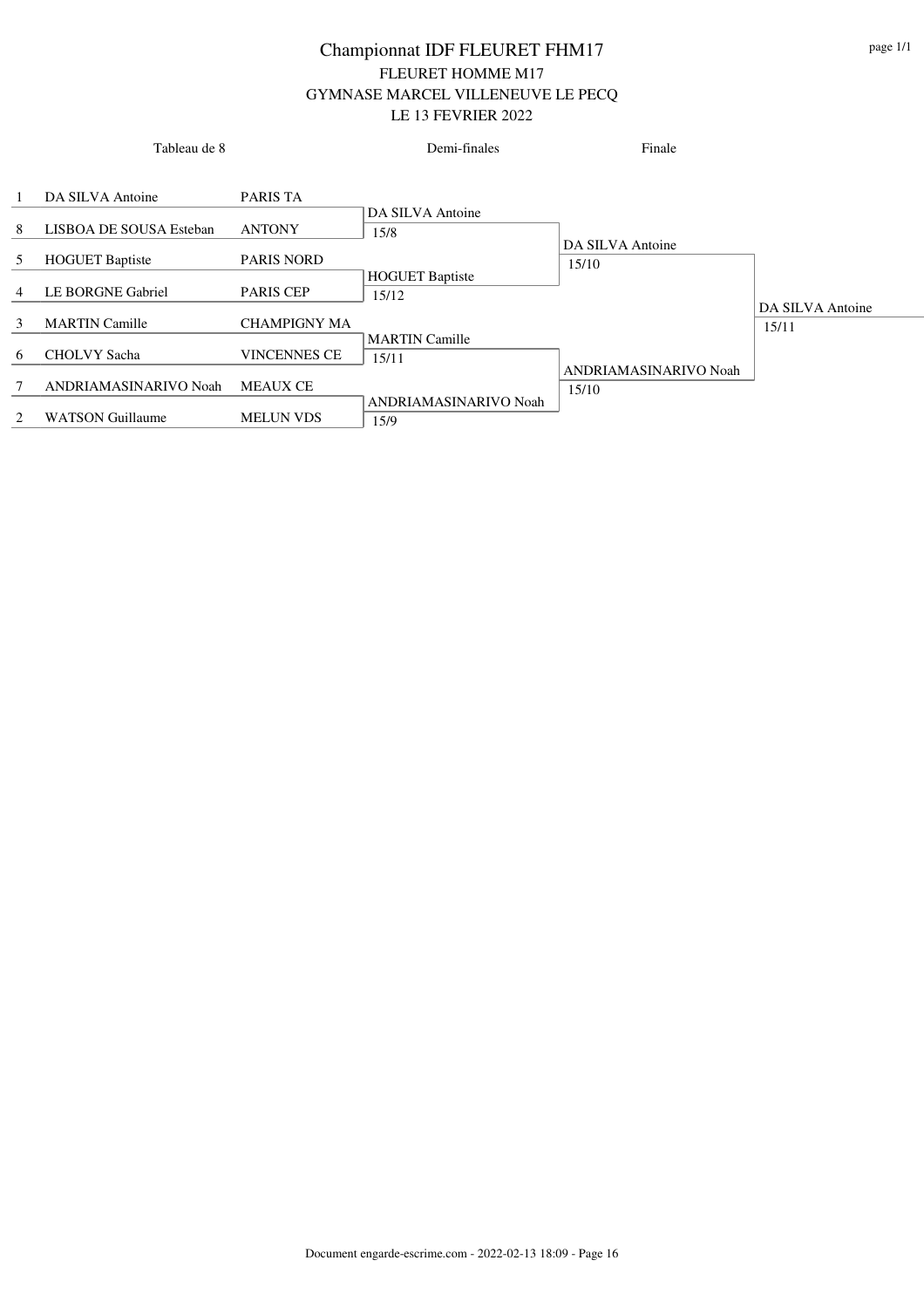### Classement général (ordre des rangs - 95 tireurs)

| rg              | nom prénom                 | club                | <b>CID</b>         |
|-----------------|----------------------------|---------------------|--------------------|
| 1 <sup>1</sup>  | DA SILVA Antoine           | PARIS TA            | <b>PARIS</b>       |
| $\overline{2}$  | ANDRIAMASINARIVO Noah      | <b>MEAUX CE</b>     | <b>CRÉTEIL</b>     |
|                 | 3 HOGUET Baptiste          | <b>PARIS NORD</b>   | <b>PARIS</b>       |
| 3 <sup>1</sup>  | <b>MARTIN Camille</b>      | <b>CHAMPIGNY M</b>  | <b>CRÉTEIL</b>     |
|                 | 5 LE BORGNE Gabriel        | <b>PARIS CEP</b>    | <b>PARIS</b>       |
| 61              | <b>WATSON Guillaume</b>    | <b>MELUN VDS</b>    | <b>CRÉTEIL</b>     |
| 7 <sup>1</sup>  | LISBOA DE SOUSA Esteban    | <b>ANTONY</b>       | ÎLE DE FRANCE OUES |
| 8               | <b>CHOLVY</b> Sacha        | <b>VINCENNES CE</b> | <b>CRÉTEIL</b>     |
|                 | 9 BLARD Quentin            | <b>BLR92</b>        | ÎLE DE FRANCE OUES |
| 10 <sup>1</sup> | <b>NAUDIN</b> Antoine      | <b>MENNECY</b>      | ÎLE DE FRANCE OUES |
|                 | 10 TOULOT VERDIER Auquelin | <b>MELUN VDS</b>    | <b>CRÉTEIL</b>     |
|                 | 12 KYRIACO Alexandre       | PARIS CEP           | <b>PARIS</b>       |
|                 | 13 YANG Mathieu            | <b>PARIS CEP</b>    | <b>PARIS</b>       |
|                 | 14 LANQUETIN Octave        | <b>ANTONY</b>       | ÎLE DE FRANCE OUES |
|                 | 15 MARIN Elie              | <b>BLR92</b>        | ÎLE DE FRANCE OUES |
|                 | 16 MICHEL STRUB Helie      | <b>MELUN VDS</b>    | <b>CRÉTEIL</b>     |
|                 | 17 BLIVET Marius           | <b>PARIS NORD</b>   | <b>PARIS</b>       |
|                 | 18 MEDEIROS Gaspard        | PARIS CEFC          | <b>PARIS</b>       |
|                 | 19 BOUILLON Erwann         | <b>MELUN VDS</b>    | <b>CRÉTEIL</b>     |
|                 | 20 AOUDIA Selyan           | <b>YERRES</b>       | ÎLE DE FRANCE OUES |
|                 | 21   ANANE Zakariya        | <b>PARIS CEP</b>    | <b>PARIS</b>       |
|                 | 22 BOYER Cyrille           | VAL D ORGE          | ÎLE DE FRANCE OUES |
|                 | 23 DE MONDENARD Felix      | <b>BLR92</b>        | ÎLE DE FRANCE OUES |
|                 | 24 GROS Alexandre          | <b>SURESNES CE</b>  | ÎLE DE FRANCE OUES |
|                 | 25 BOUCHARLAT Antonin      | <b>BLR92</b>        | ÎLE DE FRANCE OUES |
|                 | 26 PLATOV Andreï           | PARIS NORD          | <b>PARIS</b>       |
| 27              | <b>RANJBARAN Daniel</b>    | <b>ANTONY</b>       | ÎLE DE FRANCE OUES |
|                 | 28 SIMON Timothée          | <b>YERRES</b>       | ÎLE DE FRANCE OUES |
|                 | 29 HAENTJENS Argan         | <b>BLR92</b>        | ÎLE DE FRANCE OUES |
|                 | 30 BROUSSE Lucca           | <b>TEAM FLEURET</b> | ÎLE DE FRANCE OUES |
|                 | 31 MISIAK Armand           | <b>MELUN VDS</b>    | <b>CRÉTEIL</b>     |
| 32              | <b>MEYER Paul</b>          | <b>RUEIL MALMAI</b> | ÎLE DE FRANCE OUES |
| 33              | <b>SALOME</b> Noa          | <b>ST NOM LA BR</b> | ÎLE DE FRANCE OUES |
|                 | 34 VENDRYES Ronan          | <b>BLR92</b>        | ÎLE DE FRANCE OUES |
|                 | 35 ANATRELLA Malo          | <b>TEAM FLEURET</b> | ÎLE DE FRANCE OUES |
|                 | 36 FRABOULET Adrien        | <b>SURESNES CE</b>  | ÎLE DE FRANCE OUES |
|                 | 37 BOYER Etienne           | <b>VILLEJUIF US</b> | CRÉTEIL            |
|                 | 38 REY Yal                 | PARIS TA            | <b>PARIS</b>       |
|                 | 39 BRASSEUR Kerian         | <b>MELUN VDS</b>    | CRÉTEIL            |
|                 | 40 LAHITTE Lucas           | <b>TRAPPES EC</b>   | ÎLE DE FRANCE OUES |
|                 | 41   RAMANANARIVO Tiary    | <b>ANTONY</b>       | ÎLE DE FRANCE OUES |
|                 | 42 ROY Gabriel             | <b>MENNECY</b>      | ÎLE DE FRANCE OUES |
|                 | 43 BROUCA Marius           | PARIS TA            | <b>PARIS</b>       |
|                 | 44   GOURDAIN Paul         | <b>VERSAILLES</b>   | ÎLE DE FRANCE OUES |
|                 | 45 BOISSEAUX Timothee      | PARIS ASR           | <b>PARIS</b>       |
|                 | 46 PRETET William          | <b>MENNECY</b>      | ÎLE DE FRANCE OUES |
| 47              | <b>CYNAMON Baptiste</b>    | NOGENT LE PX        | CRÉTEIL            |
|                 | 48 BOURHIS Pablo           | <b>CADETS ESSON</b> | ÎLE DE FRANCE OUES |
| 49              | <b>SABLIERE Baptiste</b>   | PARIS ST FRA        | <b>PARIS</b>       |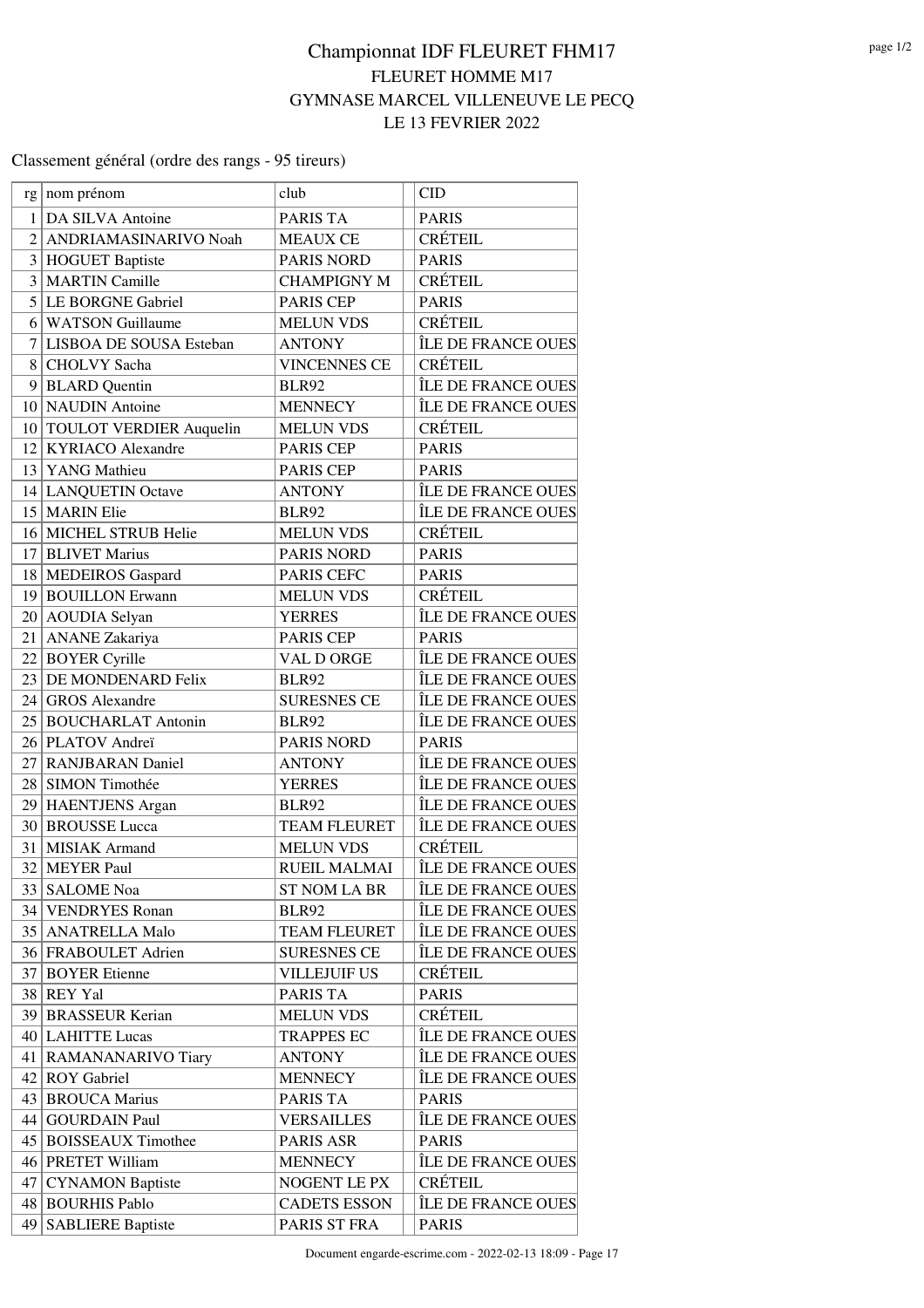### Classement général (ordre des rangs - 95 tireurs)

| rg              | nom prénom                   | club                | <b>CID</b>         |
|-----------------|------------------------------|---------------------|--------------------|
|                 | 50 ANDRIEU Maxence           | <b>VINCENNES CE</b> | <b>CRÉTEIL</b>     |
| 50              | <b>BONNET EYMARD Colin</b>   | <b>MELUN VDS</b>    | <b>CRÉTEIL</b>     |
| 52              | <b>LENOBLE Benoit</b>        | <b>MELUN VDS</b>    | <b>CRÉTEIL</b>     |
|                 | 53   MOENS Corentin          | <b>ANTONY</b>       | ÎLE DE FRANCE OUES |
|                 | 54 GRANIER Raphael           | <b>PARIS SUFFRE</b> | <b>PARIS</b>       |
| 55              | <b>CHARDIN Alexis</b>        | <b>SURESNES CE</b>  | ÎLE DE FRANCE OUES |
|                 | 56 MARTIN Gabriel            | <b>PARIS SCUF</b>   | <b>PARIS</b>       |
|                 | 57 LAPARADE Louis            | PARIS ASR           | <b>PARIS</b>       |
|                 | 58 CHEZEAUD Nicolas          | <b>VESINET US</b>   | ÎLE DE FRANCE OUES |
| 59              | <b>MANGIN</b> Alan           | <b>MARLY ROI US</b> | ÎLE DE FRANCE OUES |
|                 | 60 BONGRAND Calliste         | PARIS CEP           | <b>PARIS</b>       |
|                 | 61 HUBERT Theophane          | <b>MELUN VDS</b>    | <b>CRÉTEIL</b>     |
| 62              | <b>CAGNON Hugo</b>           | <b>PLESSIS BOU</b>  | ÎLE DE FRANCE OUES |
| 63              | <b>ELISABETH Florian</b>     | <b>ST GERMAIN E</b> | ÎLE DE FRANCE OUES |
| 64              | <b>RADHAUER Maxim</b>        | <b>SGLP ESCRIME</b> | ÎLE DE FRANCE OUES |
| 65              | <b>GOLDSTEIN Elliott</b>     | <b>ANTONY</b>       | ÎLE DE FRANCE OUES |
| 66              | <b>CROCHET Thomas</b>        | <b>SEVRES JE</b>    | ÎLE DE FRANCE OUES |
| 67              | <b>BOUDARD</b> Antoine       | <b>VESINET US</b>   | ÎLE DE FRANCE OUES |
| 68              | <b>TESSON Julien</b>         | <b>ST GERMAIN E</b> | ÎLE DE FRANCE OUES |
|                 | 69 BOYET Bastien             | <b>MENNECY</b>      | ÎLE DE FRANCE OUES |
|                 | 70 FALL Yely                 | PARIS TA            | <b>PARIS</b>       |
| 71              | <b>BARTOLI</b> Gabriel       | PARIS CM            | <b>PARIS</b>       |
| 72              | <b>NOITON</b> Maxime         | <b>PARIS SUFFRE</b> | <b>PARIS</b>       |
|                 | 73 LABOUE Gabriel            | <b>VILLE AVRAY</b>  | ÎLE DE FRANCE OUES |
| 74              | <b>SIMON Nicolas</b>         | PARIS ASR           | <b>PARIS</b>       |
| 75              | <b>GIBERGUES Philippe</b>    | <b>ST GERMAIN E</b> | ÎLE DE FRANCE OUES |
| 76              | PLASSON Clément              | <b>SURESNES CE</b>  | ÎLE DE FRANCE OUES |
| 77              | <b>GRILLON</b> Maxime        | VAL D ORGE          | ÎLE DE FRANCE OUES |
|                 | 78 LOISON--YA Eytan          | LE PECQ US          | ÎLE DE FRANCE OUES |
| 79              | <b>FERRE</b> Quentin         | <b>VERSAILLES</b>   | ÎLE DE FRANCE OUES |
|                 | 80 LORENZI CHAUSSADE William | <b>VERSAILLES</b>   | ÎLE DE FRANCE OUES |
| 81              | <b>CORTINOVIS Gaspard</b>    | <b>ANTONY</b>       | ÎLE DE FRANCE OUES |
|                 | 82 SOMMIER Sacha             | <b>COURBEVOIE</b>   | ÎLE DE FRANCE OUES |
|                 | 83   MAISONNEUVE Charles     | <b>SURESNES CE</b>  | ÎLE DE FRANCE OUES |
|                 | 84 RIVIERE Till              | <b>ANTONY</b>       | ÎLE DE FRANCE OUES |
|                 | 85 DORBEC Vadim              | <b>VILLE AVRAY</b>  | ÎLE DE FRANCE OUES |
|                 | 86 CARNET Axel               | <b>PARIS CEP</b>    | <b>PARIS</b>       |
| 87 <sup>2</sup> | <b>OZENNE Florian</b>        | PARIS TA            | <b>PARIS</b>       |
|                 | 88 PECCAVET Léo              | <b>COURBEVOIE</b>   | ÎLE DE FRANCE OUES |
|                 | 89 DERER Tristan             | <b>PARIS SCUF</b>   | <b>PARIS</b>       |
|                 | 90 GHAFOUR Nael              | <b>CHATILLON</b>    | ÎLE DE FRANCE OUES |
| 91              | <b>TUAL</b> Josselin         | <b>CHATILLON</b>    | ÎLE DE FRANCE OUES |
|                 | 92 DAVID Milo                | PARIS EP15          | <b>PARIS</b>       |
|                 | 92 ROGER Aloïs               | <b>SEVRES JE</b>    | ÎLE DE FRANCE OUES |
| 94              | <b>GUITELMAN Corwin</b>      | <b>COULOMMIERS</b>  | CRÉTEIL            |
|                 | ROUSSELOT Augustin           | <b>CHARENTON</b>    | CRÉTEIL            |